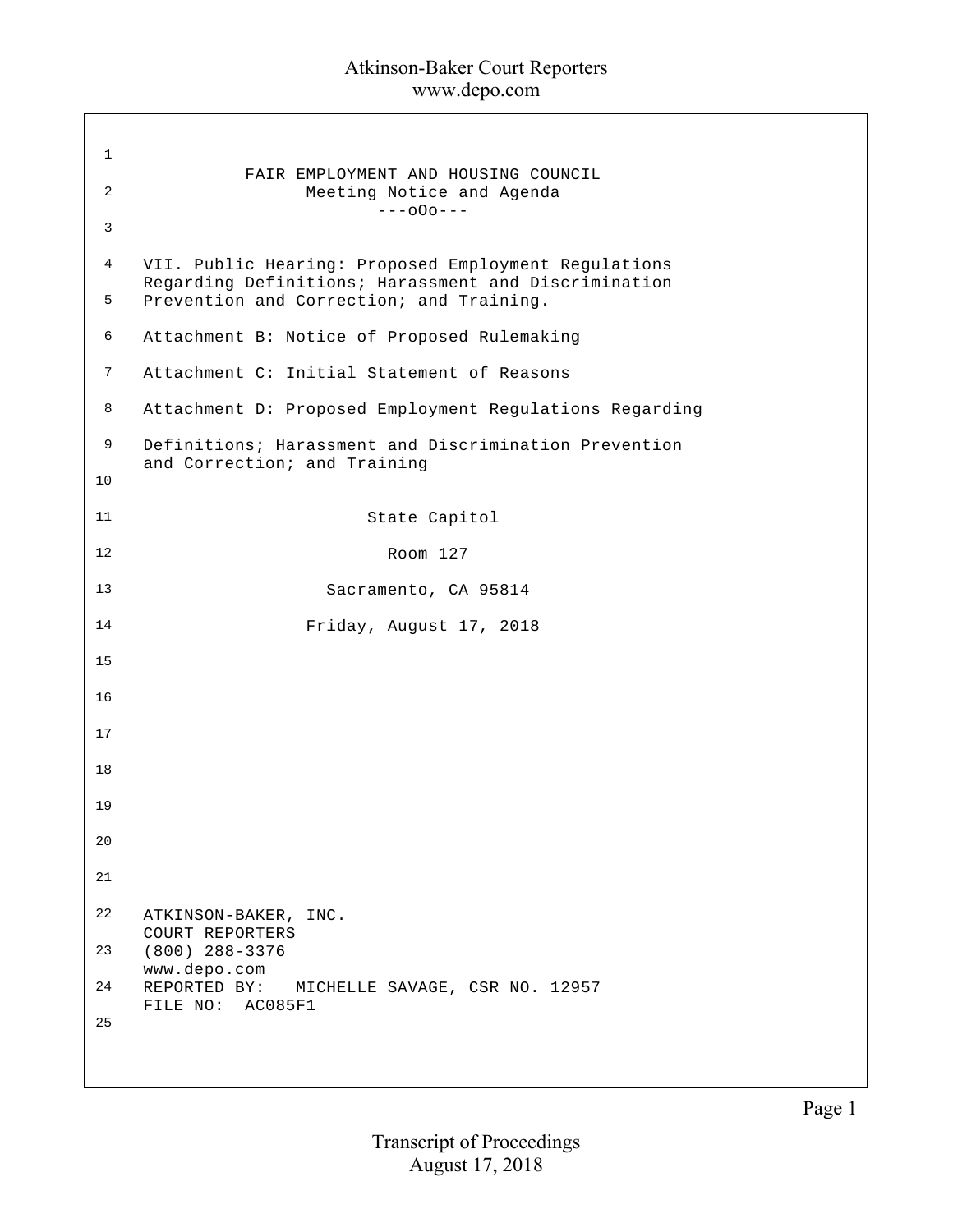# Atkinson-Baker Court Reporters

www.depo.com

| $\mathbf{1}$     | APPEARANCES:                                                | $\mathbf{1}$<br>respectively are also available.                      |
|------------------|-------------------------------------------------------------|-----------------------------------------------------------------------|
|                  | CHAIRMAN CHAIRMAN CHAYA MANDELBAUM                          | $\overline{a}$<br>The text of the proposed regulations is also        |
| 2                | COUNCIL MEMBER DARA SCHUR                                   | 3<br>available on the Council's web page and we're                    |
| 3                | COUNCIL MEMBER LISA CISNEROS<br>COUNCIL MEMBER JOSEPH ORTIZ | 4<br>noticing -- or holding rather this hearing as part of            |
|                  | COUNCIL MEMBER DALE BRODSKY                                 | 5<br>the formal rulemaking process after publicly noticing            |
| 4                | COUNCIL MEMBER TIM IGLESIAS                                 | 6<br>the hearing more than 45 days ago in the California              |
|                  | DIRECTOR KEVIN KISH                                         | $\sqrt{ }$<br>Regulatory Notice Register published on June 29, 2018   |
| 5<br>6           | REGULATORY LEGISLATIVE COUNSEL BRIAN SPERBER                | 8<br>and also via e-mail sent to more than 7,500 individuals          |
|                  | SPEAKERS:<br><b>LAURA CURTIS</b>                            | 9<br>and stakeholders that receive the department's notices.          |
| 7                | CHLOE HALL BILLINGSLEY                                      | 10<br>Pursuant to the notice, we are taking                           |
|                  | NOAH LEBOWICZ                                               | 11                                                                    |
| 8                | DENNIS SEATON                                               | testimony on the proposed amendments, and we will also<br>12          |
| 9                |                                                             | accept written comments to the proposed regulations<br>13             |
| 10<br>11         |                                                             | until 5:00 p.m. today, August 17th. You can e-mail your               |
| 12               |                                                             | 14<br>written comments to fehcouncil@dfeh.ca.gov or if you            |
| 13               |                                                             | 15<br>prefer you can mail them instead to the DFEH, care of           |
| 14               |                                                             | 16<br>Brian Sperber at the DFEH's Los Angeles office located          |
| 15               |                                                             | $17$<br>at 320 West 4th Street, 10th Floor, Los Angeles,              |
| 16               |                                                             | 18<br>California 90013.                                               |
| 17<br>18         |                                                             | 19<br>If you brought a written copy of your comments                  |
| 19               |                                                             | 20<br>and you do not plan on separately submitting them,              |
| 20               |                                                             | 21<br>please remember to give Mr. Sperber a copy before you           |
| 21               |                                                             | 22<br>leave. If you don't have a hard copy available,                 |
| 22               |                                                             | 23<br>remember to get it in today by 5:00.                            |
| 23<br>24         |                                                             | 24<br>Anyone that testifies here today will receive                   |
| 25               |                                                             | 25<br>copies of any changes or amendments that Council makes          |
|                  |                                                             |                                                                       |
|                  | Page 2                                                      | Page 4                                                                |
|                  |                                                             |                                                                       |
| 1                | Sacramento, California                                      | $\mathbf 1$<br>and will have an opportunity within a 15-day period to |
|                  | Friday, August 17, 2018                                     | $\,2$<br>make written comment regarding any changes that are made     |
| 2                | 10:13 a.m. - 10:51 a.m.                                     | $\overline{3}$<br>to the draft text.                                  |
| 3                | CHAIRMAN CHAYA MANDELBAUM: We're ready for                  | $\,4$<br>The Council will consider each comment made as               |
| 4                | our public hearing. So we are on the record. And it is      | 5<br>well as all written comments received, and we will               |
| 5                | around 10:15 on Friday, August 17th, and we are here at     | 6<br>respond to those comments in the final Statement of              |
| 6                | the State Capital in Sacramento. My name is Chaya           | 7<br>Reasons which will become part of the Council's                  |
| $\boldsymbol{7}$ | Mandelbaum. I'm chair person of the Fair Employment and     | 8<br>rulemaking record.                                               |
| 8                | Housing Council, and joining me are my colleagues on the    | 9<br>This hearing is being transcribed by a                           |
| 9                | Council, Council Members Brodsky, Schur, Iglesias and       | $10$<br>certified court reporter and a transcript will be             |
| 10               | Ortiz, along with Ex-Officio Member and Director of the     | 11<br>available after the meeting and will be part of the             |
| 11               | Department, Kevin Kish.                                     | $1\,2$<br>official rulemaking record. Because it is being             |
| 12               | So even though we've made informal                          | 13<br>transcribed, it is critical that anyone speaking do so          |
| 13               | introductions, let me again welcome you to the hearing      | 14<br>slowly and mindfully of the transcription, and that only        |
| 14               | portion of this meeting. The purpose is to receive          | 15<br>one person speaks at a time since it's very difficult to        |
| 15               | public comment regarding the issuance of the amendments     | 16<br>transcribe competing voices talking over each other, and        |
| 16               | to the Fair Employment and Housing Council's employment     | 17<br>it's also difficult to transcribe nonverbal                     |
| 17               | regulations, primarily relating to new legal provisions     | $1\,8$<br>communication.                                              |
| 18               | regarding definitions, harassment and discrimination        | 19                                                                    |
| 19               | prevention and correction and the training requirements.    | You will not be sworn in when you testify;<br>20                      |
|                  | The proposed regulations are slated to appear               | however, we do ask that you come to the front of the<br>21            |
| 20               | in the California Code of Regulations, Title 2, Sections    | room and speak into the microphone so that the court                  |
| 21               |                                                             |                                                                       |
| 22               | 1108, 11023, and 11024. Copies of the proposed              | 22<br>reporter can take down your testimony. Please begin by          |
| 23               | amendments to the FEHC regulations are available near       | 23<br>stating and spelling your name and stating your                 |
| 24               | the door and also online. Also, the notice and initial      | 24<br>affiliation.                                                    |
| 25               | Statement of Reasons which are attachments B and C          | 25<br>Also, if you are commenting on a specific                       |
|                  | Page 3                                                      | Page 5                                                                |

2 (Pages 2 to 5)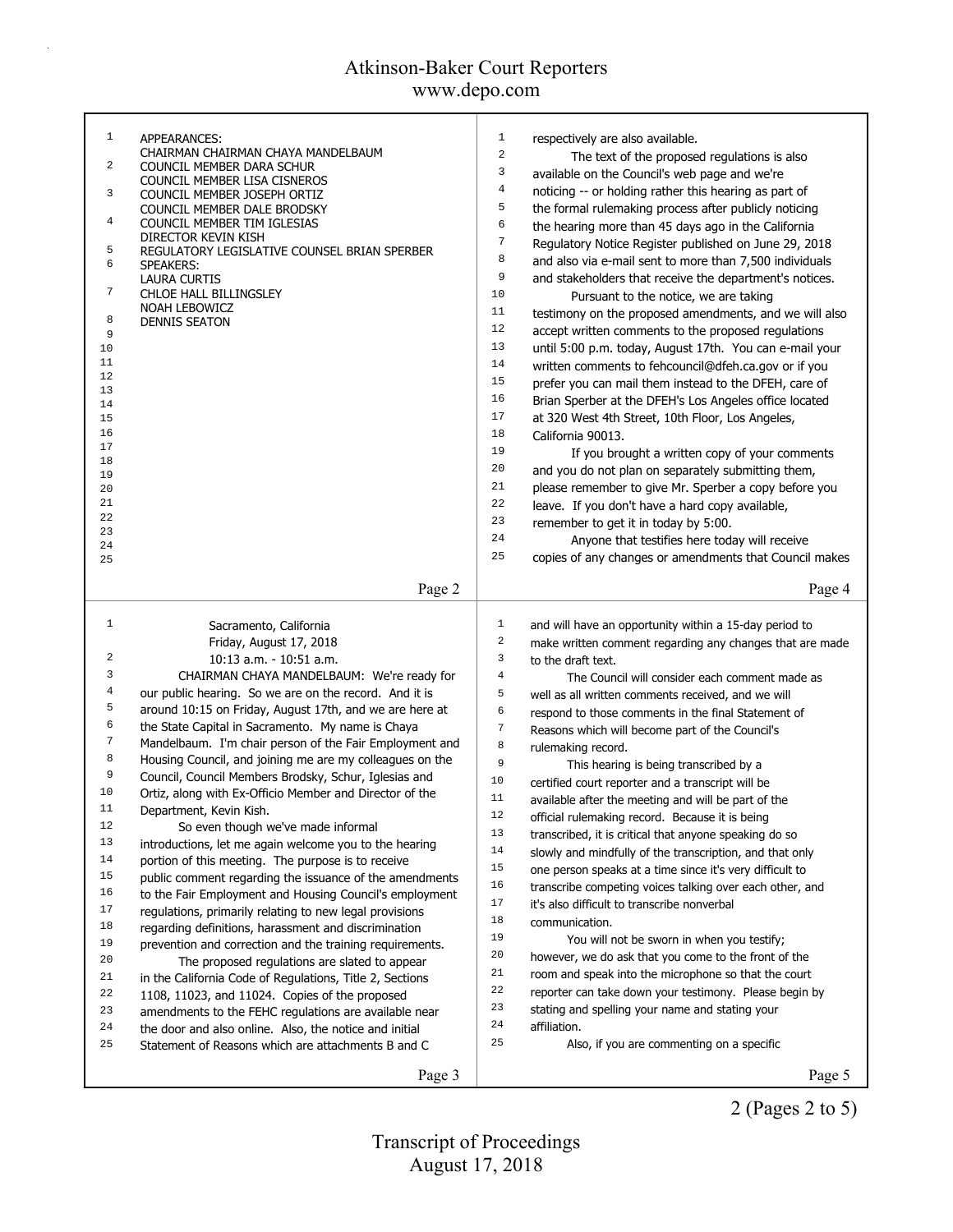| 1                       | regulation, please identify the section and subsection   | $\mathbf{1}$   | to track these individuals to potential one day, which   |
|-------------------------|----------------------------------------------------------|----------------|----------------------------------------------------------|
| $\overline{\mathbf{c}}$ | number of the regulations so that we can refer to it     | 2              | we see as a drastic change, and that's our concern is    |
| 3                       | while you speak. We will hear testimony until all those  | 3              | that it will just lead to lack of clarity for employers  |
| 4                       | wishing to testify today have had an opportunity to do   | $\overline{4}$ | in this situation.                                       |
| 5                       | SO.                                                      | 5              | Moving on to the section regarding definition            |
| 6                       | So with that, any volunteers for first                   | 6              | of employee, Section A 3, we are concerned that it's not |
| 7                       | comments? Anyone wishing to comment?                     | 7              | necessarily legally accurate. The definition of          |
| 8                       | LAURA CURTIS: Hi, Good morning. This is                  | 8              | employee includes interns, volunteers, and individuals   |
| 9                       | Laura Curtis. I'm with the California Chamber of         | 9              | hired pursuant to a contract.                            |
| 10                      | Commerce and this is my first time attending.            | 10             | And a big concern for us -- or for employers             |
| 11                      | I just want to make sure that this is the                | 11             | is the definition of intern, people pursuant -- hired    |
| 12                      | comments for definitions regarding "training." Our       | 12             | pursuant to a contract and volunteers. When these        |
| 13                      | concerns are with the definition of "employee." Well,    | 13             | individuals are properly categorized, they are not       |
| 14                      | first let's start with the definition of "regular        | 14             | technically employees. And in previous definitions in    |
| 15                      | basis."                                                  | 15             | the regulations themselves, it says that independent     |
| 16                      | Currently under -- and that is -- I can find             | 16             | contractors are not included as employees.               |
| 17                      | it for you. I don't know -- yeah, D 1 (a), stating that  | 17             | So we see this as being contradictory, and               |
| $1\,8$                  | regular basis means at least five employees regularly on | 18             | again will lead to further confusion for the employer    |
| 19                      | the payroll.                                             | 19             | community as to who exactly is included.                 |
| 20                      | And then prior to that D 1, regularly                    | 20             | And regardless of whether or not you want to             |
| $2\sqrt{1}$             | employing, employing five or more individuals for any    | 21             | include these individuals is not as much of a concern as |
| 22                      | part of the day, on which the unlawful conduct allegedly | 22             | defining them as employees.                              |
| 23                      | occurred.                                                | 23             | And so, again, the definition here that                  |
| 24                      | So we see that as contradictory because you              | 24             | interns, volunteers, and people pursuant to a contract   |
| 25                      | have the unlawful conduct. You need five individuals     | 25             | would be anywhere defined as an employee is concerning.  |
|                         |                                                          |                |                                                          |
|                         | Page 6                                                   |                | Page 8                                                   |
|                         |                                                          |                |                                                          |
| $\mathbf{1}$            | employed on that day. But then additionally, later down  | $\mathbf{1}$   | And that's it for us. Thank you so much.                 |
| $\sqrt{2}$              | means at least five employees are regularly on the       | 2              | CHAIRMAN CHAYA MANDELBAUM: Thank you.                    |
| 3                       | payroll. So even within their own -- its own             | 3              | THE REPORTER: Can you state and spell your               |
| $\overline{4}$          | definition, we see that as being contradictory.          | 4              | name again, please?                                      |
| 5                       | And then also regular basis in general is                | 5              | LAURA CURTIS: Of course. Laura Curtis,                   |
| 6                       | saying that they have to be employed regularly; where    | 6              | L-A-U-R-A; last name's Curtis, C-U-R-T-I-S. I'm with     |
| $\sqrt{ }$              | currently under the regulations it's a 20-week period,   | $\sqrt{ }$     | the California Chamber of Commence. Thank you.           |
| 8                       | which is in line with the federal definition of regular  | 8              | CHAIRMAN CHAYA MANDELBAUM: Thank you, Ms.                |
| 9                       | basis at 20-week period.                                 | 9              | Curtis, and welcome. We hope you will be a regular face  |
| 10                      | So without giving employers some sort of                 | 10             | at our meetings going forward.                           |
| 11                      | specific guidelines for exactly what regular basis       | $1\,1$         | A couple comments about that for the                     |
| 12                      | means, we see this as opening up the potential           | 12             | subcommittee in terms of analyzing the comments so far,  |
| 13                      | litigation around this issue; because you could have one | 13             | I think with respect to employees, I think substantively |
| 14                      | employee that is -- or one individual that is            | 14             | everyone agrees that those types of classifications like |
| 15                      | technically employed or hired for New Year's Eve every   | 15             | intern and apprentice -- or volunteer rather are covered |
| 16                      | single year or you have someone that's been hired for -- | 16             | by the text. But I think it's a fair point to look at    |
| 17                      | that comes on for Black Friday every year.               | 17             | other ways of including them, even though we didn't mean |
| 18                      | Yes, it's routine, it's consistent, but that             | 18             | to be addressing classifications specifically.           |
| 19                      |                                                          | 19             |                                                          |
| 20                      | shouldn't necessarily mean that it's a regular basis.    | 20             | COUNCIL MEMBER DALE BRODSKY: Well, it does               |
| 21                      | So you're going from potentially a 20-week period to the | 21             | say though at the introduction at the beginning for      |
| 22                      | most drastic situation being one day.                    | 22             | purposes of this section.                                |
|                         | THE REPORTER: Sorry, sorry.                              | 23             | CHAIRMAN CHAYA MANDELBAUM: Right.                        |
| 23                      | LAURA CURTIS: Slow down.                                 |                | COUNCIL MEMBER DALE BRODSKY: So it is not                |
| 24                      | So our concern is that you're going from a set           | 24             | creating a -- it's not saying necessarily that the       |
|                         |                                                          |                |                                                          |
| 25                      | number of weeks and set number of days for an employer   | 25             | definition is always that, but for purposes of this      |

3 (Pages 6 to 9)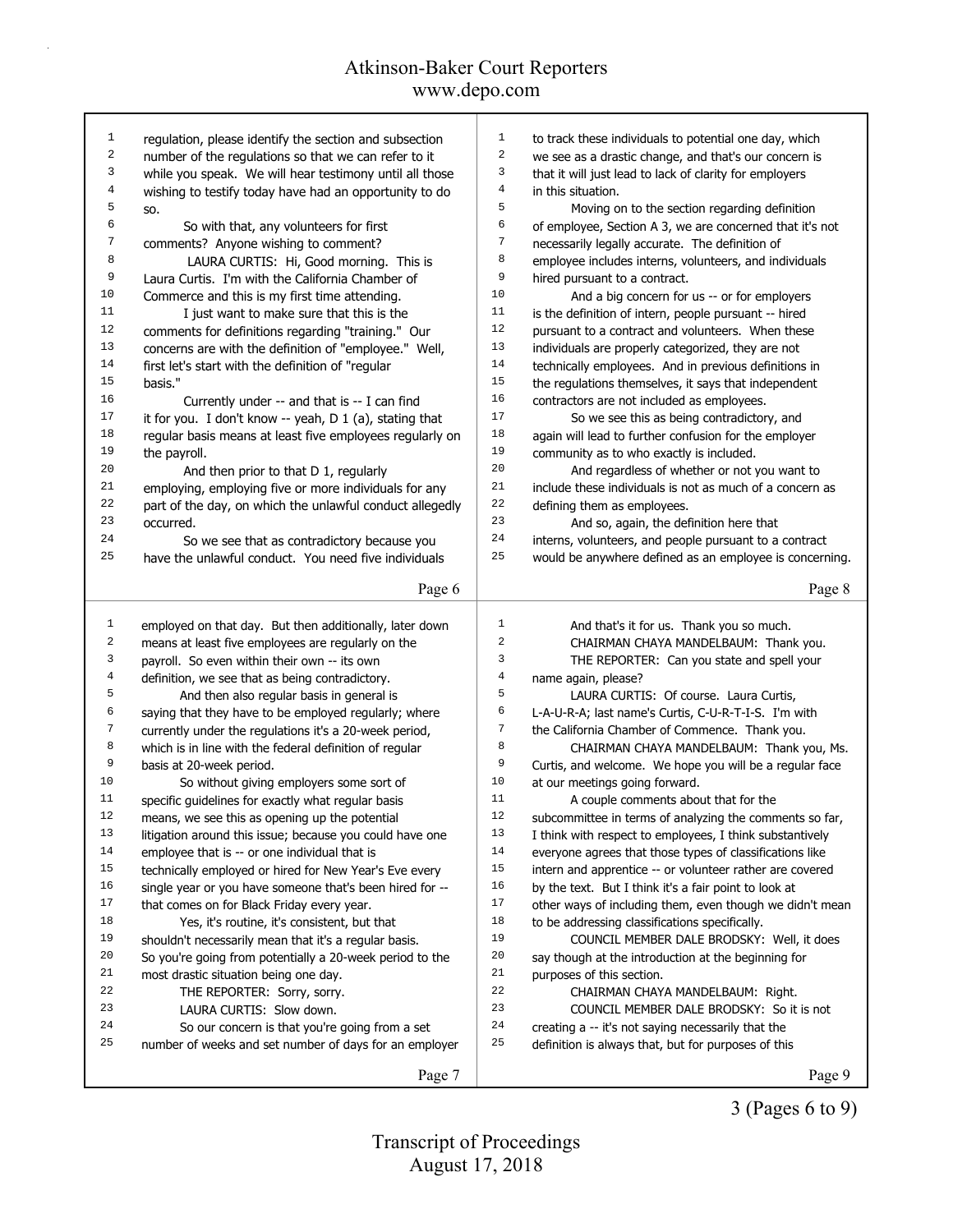| 1                | section. I do appreciate the comment and we will take                                                              | $\mathbf{1}$   | make mention of at the April 4th meeting to which I                           |
|------------------|--------------------------------------------------------------------------------------------------------------------|----------------|-------------------------------------------------------------------------------|
| 2                | it under advisement, but the wording that's used there                                                             | $\,2$          | spoke before and that's in reference to the                                   |
| 3                | is exactly from the statute from 12940 J1.                                                                         | 3              | qualifications and expertise in 11024.                                        |
| $\bf 4$          | CHAIRMAN CHAYA MANDELBAUM: Sure, sure,                                                                             | $\,4$          | And our primary concerns -- I'm going to skip                                 |
| 5                | substantively it's covered, but in terms of whether                                                                | 5              | over the procedural, which I'll leave that for the                            |
| 6                | there's a less confusing way to do it.                                                                             | 6              | comment, however, our primary concerns both in 11023 and                      |
| 7                | The other point about regularly employing on a                                                                     | 7              | 11024, the use of the term "sexual harassment training"                       |
| 8                | regular basis that I think might be worth considering is                                                           | 8              | rather than as your amended regulations would suggest                         |
| 9                | I know we're trying to address some gamesmanship in                                                                | 9              | replacing it with "harassment" based upon sex, gender,                        |
| 10               | terms of 20 consecutive weeks, and I think the Chamber                                                             | 10             | identity. We're afraid that this does cause confusion                         |
| 11               | would agree that an employer, and this is a real life                                                              | 11             | with reference to basically a rebranding of this. We                          |
| 12               | situation, who took the position that they have 20 free                                                            | 12             | already obviously and contemporary audiences realize                          |
| 13               | weeks within which, even though they have more than five                                                           | 13             | that there is, in terms of training, there is a lack of                       |
| 14               |                                                                                                                    | 14             |                                                                               |
| 15               | employees, to have a free ride from antidiscrimination                                                             | 15             | -- well, a lack of effectiveness to an extent, and I                          |
|                  | protection I think is not the intent of the statute.                                                               |                | think rebranding it or changing the name might be                             |
| 16               | But there may be other ways of addressing that in terms                                                            | 16             | something that Council would like to consider before                          |
| 17               | of some combination of the existing 20 calendar weeks or                                                           | 17             | adoption.                                                                     |
| 18               | a percentage of time in existence.                                                                                 | 18             | In the 11024 or 24 (c), we propose $-$ again,                                 |
| 19               | So another way to get it is just to consider,                                                                      | 19             | this is all submitted in our comments, but we propose                         |
| 20               | and I haven't considered it fully either, would be to                                                              | 20             | the inclusion of substantive language should reflect the                      |
| 21               | say, you know, 50 or more percentage of the working                                                                | 21             | legislative intent around SB-396. Those of us that have                       |
| 22               | weeks that the employer has been in existence and/or 20,                                                           | 22             | been so personally connected with it sought to introduce                      |
| 23               | whichever is more protective, something along those                                                                | 23             | the LGBTQ-plus specific topics and terminology into the                       |
| 24               | lines.                                                                                                             | 24             | dialogue of groups that have not yet become familiar                          |
| 25               | COUNCIL MEMBER DALE BRODSKY: Well, I would                                                                         | 25             | with our struggles.                                                           |
|                  |                                                                                                                    |                |                                                                               |
|                  | Page 10                                                                                                            |                | Page 12                                                                       |
|                  |                                                                                                                    |                |                                                                               |
|                  |                                                                                                                    |                |                                                                               |
| $\mathbf{1}$     | suggest that you take a look at the initial Statement of                                                           | $\mathbf{1}$   | The inclusion of guidance on what substantive                                 |
| 2                | Reasons which really explains where this provision comes                                                           | 2              | training content is necessary to help mitigate the                            |
| 3                | from, where this proposal comes from. And it was very                                                              | 3              | unlawful employment actions that have befallen my highly                      |
| $\overline{4}$   | well thought out.                                                                                                  | 4              | marginalized community with nearly 47 percent of                              |
| 5                | Council member Sisnaros and I spent quite a                                                                        | 5              | transgender individuals reporting in adverse job outcome                      |
| $\epsilon$       | bit of time on this, but we will, of course, take it                                                               | 6              | and transgender women being twice as likely to be living                      |
| $\boldsymbol{7}$ | under advisement.                                                                                                  | $\overline{7}$ | in extreme poverty with transwoman of color being 7                           |
| 8                | CHAIRMAN CHAYA MANDELBAUM: Yeah, I trust that                                                                      | 8              | times as likely to be living on less than \$10,000 a                          |
| 9                |                                                                                                                    | 9              |                                                                               |
| 10               | you guys have spent more time on this than --<br>COUNCIL MEMBER DALE BRODSKY: And also, I do                       | 10             | year, we believe that this is fully within the rights                         |
| 11               |                                                                                                                    | 11             | and obligation of the FEHC to implement the standards                         |
| 12               | want to point out that in the first sentence of D 1 it<br>says use the disjunctive "or" so -- which I think covers | 12             | that would interpret SB-396.<br>Moving on to the qualifications, 11024, A 10. |
| 13               |                                                                                                                    | 13             |                                                                               |
| 14               | it. It's not -- there is not an inconsistency because                                                              |                | Much of my community's more recent gains are                                  |
|                  | there are two parts to it.                                                                                         | 14             | attributable to the numerous LGBTQ-plus, employees and                        |
| 15               | CHAIRMAN CHAYA MANDELBAUM: Great. Anyone                                                                           | 15             | volunteers throughout the State and nation that have                          |
| 16               | else wishing to provide public comment?                                                                            | 16             | provided cultural competency and harassment prevention                        |
| 17               | CHLOE HALL BILLINGSLEY: Good morning, Chair,                                                                       | 17             | training around gender identity, gender expression and                        |
| 18               | Council Members, Director. My name is Chloe Hall                                                                   | 18             | sexual orientation.                                                           |
| 19               | Billingsley and I'm here speaking on behalf of                                                                     | 19             | Through SB-396 we believe the legislature                                     |
| 20               | Employment Equality, as well as the other transgender                                                              | 20             | intended to address this setback and make -- mandate the                      |
| 21               | organizations that are directly involved in development                                                            | 21             | instruction of California hiring managers, many of which                      |
| 22               | of SB-396 which obviously is what did prompt this                                                                  | 22             | are extremely unfamiliar to our challenges, yet the                           |
| 23               | rulemaking action.                                                                                                 | 23             | law's impact and our ability to effectively engage these                      |
| 24               | My comments, which were submitted or are                                                                           | 24             | employment gatekeepers relies on the FEHC's adoption of                       |
| 25               | submitted do have proposed language that the Council did                                                           | 25             | the regulation that requires the addition of substantive                      |
|                  | Page 11                                                                                                            |                | Page 13                                                                       |

4 (Pages 10 to 13)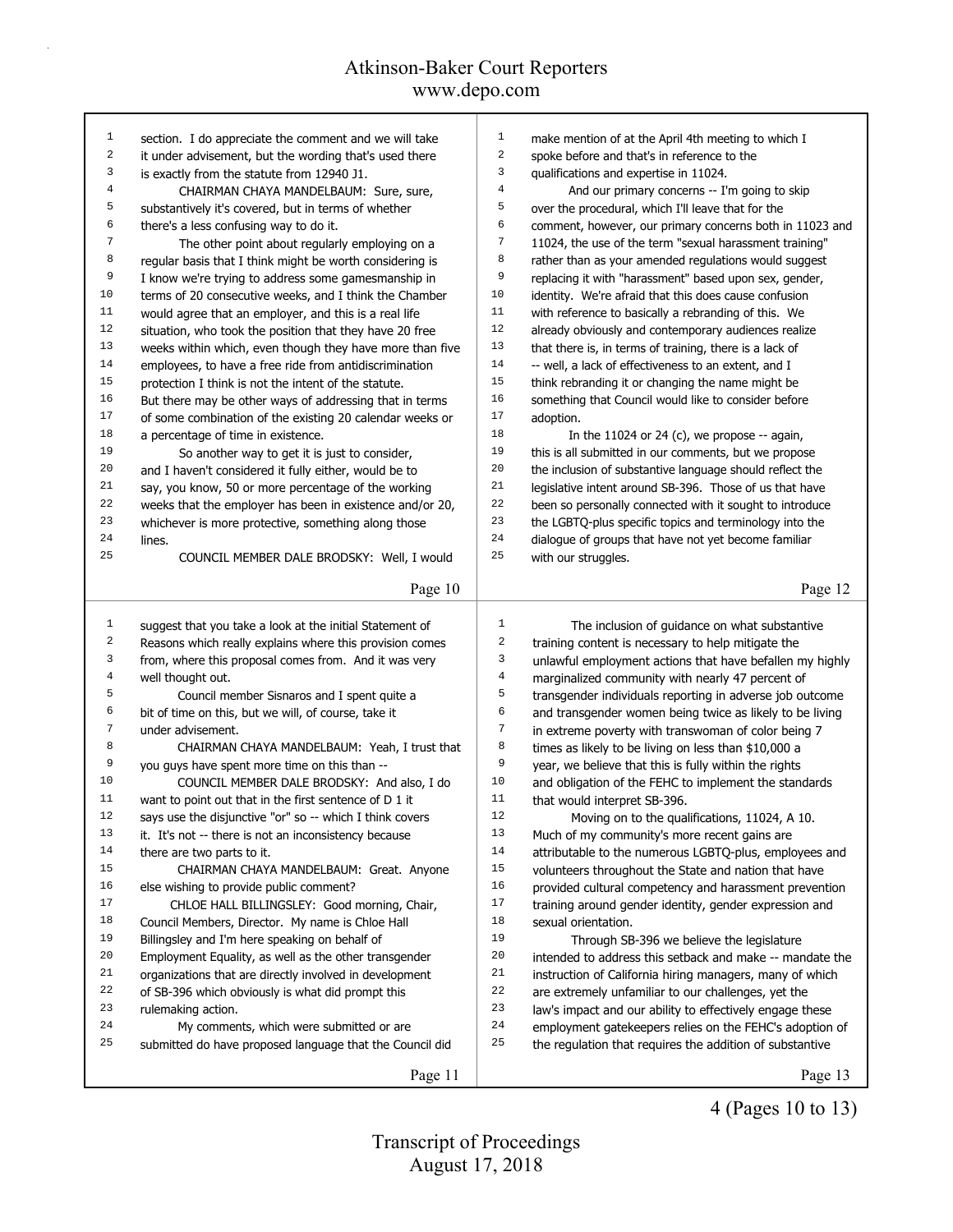| 1  | training and practical examples of harassment based upon                                       | $\mathbf{1}$     | both the legislature, the executive office, and we would                                                          |
|----|------------------------------------------------------------------------------------------------|------------------|-------------------------------------------------------------------------------------------------------------------|
| 2  | gender identity, gender expression and sexual                                                  | $\sqrt{2}$       | gladly assist Council in flushing out any of that for                                                             |
| 3  | orientation and the employment challenges we face be                                           | 3                | you.                                                                                                              |
| 4  | provided by qualifying experts in harassment based upon                                        | 4                | DIRECTOR KEVIN KISH: So Brian circulated to                                                                       |
| 5  | gender identity, expression and sexual orientation.                                            | 5                | us last night all of the comments that had come in                                                                |
| 6  | Those of us that have devoted us, we have --                                                   | 6                | during this 45-day period up until then, and I don't                                                              |
| 7  | or devoted our lives to this, we have received numerous                                        | $\boldsymbol{7}$ | think $-$                                                                                                         |
| 8  | complaints from multiple reports of individuals who have                                       | 8                | CHLOE HALL BILLINGSLEY: No. And Brian has                                                                         |
| 9  | engaged in this training with not necessarily the level                                        | 9                | been informed. Yes, it will be submitted before the end                                                           |
| 10 | of expertise that we believe SB-396 intended to be                                             | 10               | of today by 5:00 p.m.                                                                                             |
| 11 | disseminate.                                                                                   | 11               | (Unreportable Crosstalk.)                                                                                         |
| 12 | Oftentimes, this is by practitioners that have                                                 | 12               |                                                                                                                   |
| 13 | been doing this on a regular basis but not necessarily                                         | 13               | CHLOE HALL BILLINGSLEY: No.                                                                                       |
| 14 | been brought up to speed, and we believe that inclusion                                        | 14               | COUNCIL MEMBER DALE BRODSKY: -- in the                                                                            |
| 15 | of our voices in this is essential.                                                            | 15               | language that you were -- who was going to be included                                                            |
| 16 | Those of us that -- I would never presume to                                                   | 16               | in your --                                                                                                        |
| 17 | assert my expertise on a subject matter that I am not                                          | 17               | CHLOE HALL BILLINGSLEY: No. Actually it will                                                                      |
| 18 | familiar, let alone relay my experiences of a community                                        | $1\,8$           | be submitted by the 5:00 p.m. deadline. I apologize for                                                           |
| 19 | for which I'm not a member. And rather than permitting                                         | 19               | the confusion, but you will receive it. Yes. Thank                                                                |
| 20 | those without said knowledge and expertise to take up                                          | 20               | you.                                                                                                              |
| 21 | the role and responsibility of relaying erroneous                                              | 21               | All right. Did you receive my name and                                                                            |
| 22 | LGBTQ-plus harassment prevention information, we urge                                          | 22               | spelling accurately? Great. Thank you very much.                                                                  |
| 23 | the Council to adopt regulations that would mandate our                                        | 23               | CHAIRMAN CHAYA MANDELBAUM: Thank you. Anyone                                                                      |
| 24 | voice included in this.                                                                        | 24               | else wishing to provide comments as part of this                                                                  |
| 25 | So thank you very much and -- yes.                                                             | 25               | hearing?                                                                                                          |
|    |                                                                                                |                  |                                                                                                                   |
|    | Page 14                                                                                        |                  | Page 16                                                                                                           |
| 1  | COUNCIL MEMBER DALE BRODSKY: Are you                                                           | 1                | NOAH LEBOWICZ: Good morning. Noah Lebowicz                                                                        |
| 2  | proposing an addition to the 1-2-3 types of trainers?                                          | 2                |                                                                                                                   |
| 3  | CHLOE HALL BILLINGSLEY: I am actually, a                                                       | 3                | on behalf of the California Employment Lawyers<br>Association. Good morning. It's been a while. I                 |
| 4  | subdivision of this section that would specifically                                            | $\overline{4}$   | really don't have much to say other than specifically                                                             |
| 5  | require the inclusion of the marginalized transgender                                          | 5                | addressing the counting subsections, that we will not be                                                          |
| 6  | and non-binary individuals, you know, to disseminate                                           | 6                | submitting any formal written comment to these                                                                    |
| 7  | this.                                                                                          | 7                | regulations, but please do not take that as disinterest                                                           |
| 8  | I did propose, you know, in the proposed                                                       | 8                | or in any way a negative; in fact it's a positive. It                                                             |
| 9  | regulations -- or the proposed tax that I submitted in                                         | 9                | means that we are very satisfied with these proposed --                                                           |
| 10 | my comments, it does classify it. It spells out how it                                         | 10               | with this proposed language.                                                                                      |
| 11 | could be limited to a group of individuals that from                                           | 11               | We think it addresses scenarios in a                                                                              |
| 12 | special purpose benefit or nonprofit organization                                              | $1\,2$           | thoughtful and coherent way that makes sense and that                                                             |
| 13 | representing those interests as the mechanism by which                                         | 13               |                                                                                                                   |
| 14 | authority can be gained, and we don't believe that it                                          | 14               | provides a good deal of guidance. We all know those of<br>us legislating in this field that the issue of counting |
| 15 | would cause any additional economic or physical                                                | 15               | is a hotly litigated and repeatedly litigated issue, so                                                           |
| 16 |                                                                                                | 16               |                                                                                                                   |
| 17 | responsibility on the part of employers or the State.<br>DIRECTOR KEVIN KISH: Just a technical | 17               | any guidance, frankly, is helpful. And this guidance,                                                             |
| 18 |                                                                                                | 18               | in particular, we think is quite accurate and clear.                                                              |
| 19 | question. You submitted written comment before the last                                        | 19               | So just a matter of public record to say that                                                                     |
| 20 | hearing where this was introduced, correct?<br>CHLOE HALL BILLINGSLEY: No. I held off until    | 20               | we support this language and we'll, of course, wait for                                                           |
| 21 |                                                                                                | 21               | any further modifications to see if there's further                                                               |
| 22 | it was on the record, so it is submitted here.                                                 | 22               | comment necessary. Thank you.                                                                                     |
| 23 | DIRECTOR KEVIN KISH: It's submitted as of                                                      | 23               | CHAIRMAN CHAYA MANDELBAUM: Thank you.                                                                             |
| 24 |                                                                                                |                  |                                                                                                                   |
|    | today.                                                                                         |                  | Any other public comments for this rulemaking?                                                                    |
|    | CHLOE HALL BILLINGSLEY: Yes, yes, yes, yes,                                                    | 24               | Anything come in via e-mail.                                                                                      |
| 25 | yes, yes, and we are also -- obviously we have assisted                                        | 25               | LEGISLATIVE COUNSEL BRIAN SPERBER: No.                                                                            |

5 (Pages 14 to 17)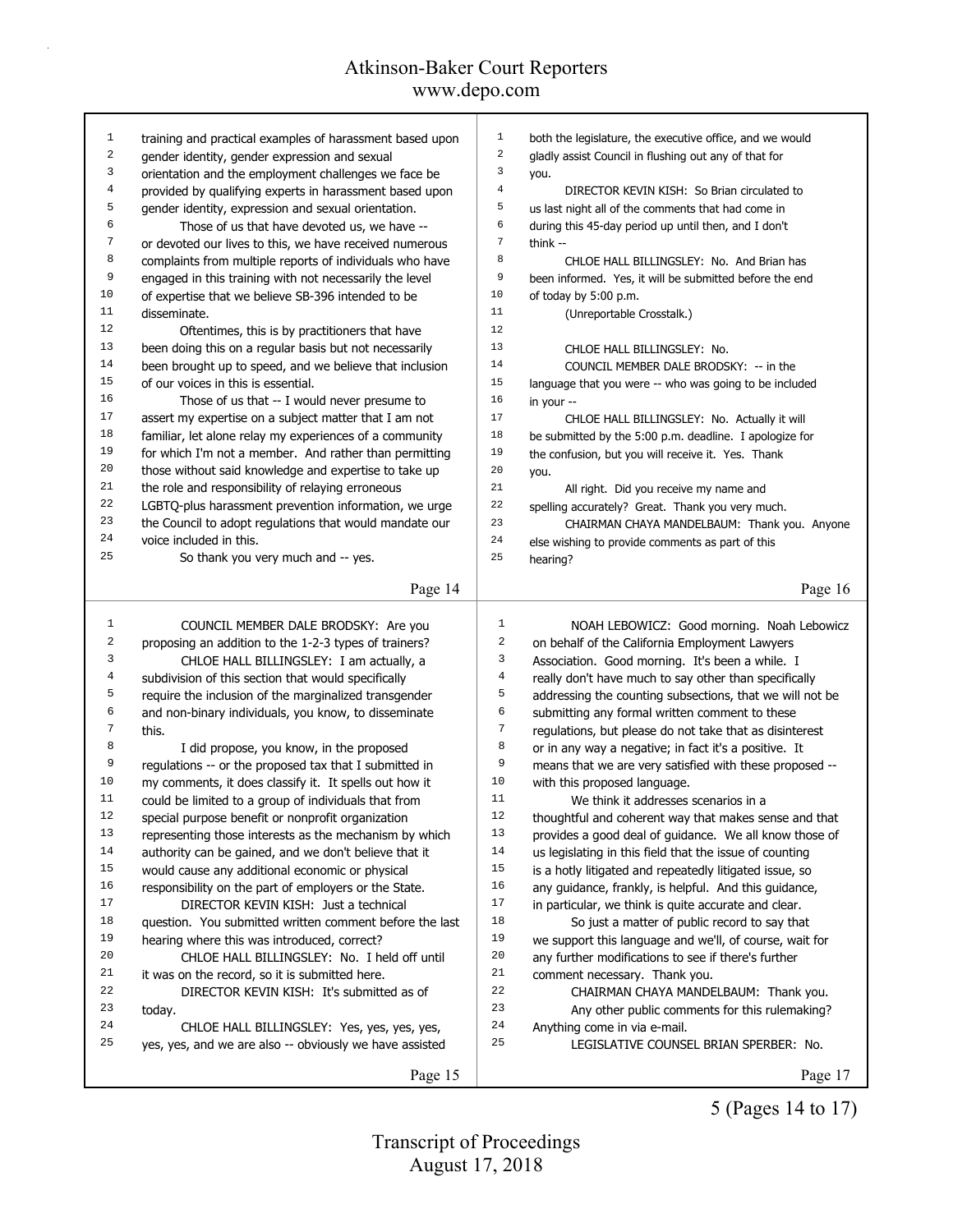| $1\,$            | CHAIRMAN CHAYA MANDELBAUM: All righty.                   | 1                       | training and education is only for supervisory           |  |  |  |
|------------------|----------------------------------------------------------|-------------------------|----------------------------------------------------------|--|--|--|
| 2                | DIRECTOR KEVIN KISH: I just want to add a                | $\sqrt{2}$              | employees; is that correct?                              |  |  |  |
| 3                | clarification about where we are in the life cycle. I    | 3                       | COUNCIL MEMBER DALE BRODSKY: This is                     |  |  |  |
| $\overline{4}$   | think that might be worth doing that more frequently at  | 4                       | consistent -- this is implementing the statute that      |  |  |  |
| 5                | our meetings because every regulatory package is at a    |                         | requires training for harassment. And so that's the      |  |  |  |
| 6                | different stage.                                         | 6                       | section by which we have just -- and maybe it does need  |  |  |  |
| 7                | So for this one the Council voted this text,             | $\sqrt{ }$              | to be clarified that, again, to say for purpose of this  |  |  |  |
| 8                | this proposed text into a formal rulemaking. This is     | 8                       | section, and/or maybe there is another way to say it,    |  |  |  |
| 9                | the hearing on the 45-day comment period, so get your    | 9                       | but that the -- are you referring specifically to        |  |  |  |
| 10               | comments in by the end of the day. The subcommittee      | 10                      | interns unpaid volunteers and persons under --           |  |  |  |
| 11               | will take those comments, analyze them and we will       | 11                      | COUNCIL MEMBER TIM IGLESIAS: Well, yes. But              |  |  |  |
| 12               | return at a future meeting with either a proposed        | 12                      | specifically what I'm asking that -- it sounds like --   |  |  |  |
| 13               | modified draft or an unmodified draft with explanations  | 13                      | (Unreportable Crosstalk.)                                |  |  |  |
| 14               | for the Council to then vote on another formal comment   | 14                      |                                                          |  |  |  |
| 15               | period.                                                  | 15                      | COUNCIL MEMBER DALE BRODSKY: This is the                 |  |  |  |
| 16               | So thanks to everyone who's already submitted            | 16                      | training that has to be done for supervisors.            |  |  |  |
| 17               | comments today. The subcommittee will come back in the   | 17                      | COUNCIL MEMBER TIM IGLESIAS: But for                     |  |  |  |
| 18               | future with responses.                                   | 18                      | supervisors. So the definition of employees, I'm trying  |  |  |  |
| 19               | COUNCIL MEMBER DALE BRODSKY: Yes. And on                 | 19                      | to figure out what the definition of employees is doing. |  |  |  |
| 20               | behalf of Council Member Sisnaros I want to thank you    | 20                      | And in a sense, if they are employee -- so some of these |  |  |  |
| 21               | for the comments. They are always very helpful.          | 21                      | volunteers might be supervisors?                         |  |  |  |
| 22               | CHAIRMAN CHAYA MANDELBAUM: So thank you to               | 22                      | COUNCIL MEMBER JOSEPH ORTIZ: No, it's for                |  |  |  |
| 23               | all.                                                     | 23                      | counting purposes, correct me if I'm wrong. So if you    |  |  |  |
| 24               | COUNCIL MEMBER TIM IGLESIAS: Is it                       | 24                      | look at Section 6 on the same page, it says having 50 or |  |  |  |
| 25               | appropriate for the Council members to comment or not, I | 25                      | more employees, that's when they have to do that         |  |  |  |
|                  |                                                          |                         |                                                          |  |  |  |
|                  | Page 18                                                  |                         | Page 20                                                  |  |  |  |
|                  |                                                          |                         |                                                          |  |  |  |
| $\mathbf{1}$     | forgot, in this stage of the process?                    | $\mathbf 1$             | training.                                                |  |  |  |
| $\boldsymbol{2}$ | CHAIRMAN CHAYA MANDELBAUM: Yes, absolutely.              | $\overline{\mathbf{c}}$ | COUNCIL MEMBER TIM IGLESIAS: Okay.                       |  |  |  |
| 3                | COUNCIL MEMBER TIM IGLESIAS: Okay. I just                | 3                       | COUNCIL MEMBER JOSEPH ORTIZ: So for counting             |  |  |  |
| $\overline{4}$   | had a couple of quick things. So I understand -- I       | $\bf 4$                 | purposes, it's logically consistent but it strains the   |  |  |  |
| 5                | think I understand the intention of the phrase "normal   | 5                       | plane reading. So I worry about non-attorneys taking a   |  |  |  |
| 6                | compliment," but I wonder if it would -- the public and  | 6                       | look at this because if I hadn't done the jumps around   |  |  |  |
| 7                | regulated community might benefit from some flushing out | 7                       | it, as you pointed out, you look at "employees" and say, |  |  |  |
| 8                | of what "normal compliment" means.                       | 8                       | well, that's not consistent, and you also worry about,   |  |  |  |
| 9                | I really like the example in DB and if there             | 9                       | well, interns shouldn't be considered employees, unpaid  |  |  |  |
| 10               | is -- if it's possible to add more examples of           | $10$                    | volunteers shouldn't be employees. And, in fact, my      |  |  |  |
| 11               | accounting given how complicated it is, some other maybe | 11                      | initial thoughts when I read this was, I know many,      |  |  |  |
| 12               | common scenarios that are complicated that are resolved  | 12                      | especially non-profits, that are very small but may have |  |  |  |
| 13               | under the regulations that might be helpful.             | 13                      | a one-time event where they have a huge number of unpaid |  |  |  |
| 14               | In Section D 2, third line, it seems like                | 14                      | volunteers.                                              |  |  |  |
| 15               | there would have been an "and" between section --        | 15                      | Well, that's really not going to trigger                 |  |  |  |
| 16               | there's a string of sections cited. And it might be      | 16                      | because it's not going to trigger the 50 or more on a    |  |  |  |
| 17               | helpful to insert an "and" before the last one.          | 17                      | recurring basis, but it's not obvious I think to the     |  |  |  |
| 18               | And the last thing is I am a little confused             | 18                      | average reader.                                          |  |  |  |
| 19               | about the issue of the definition of employee in the     | 19                      | COUNCIL MEMBER DALE BRODSKY: And I think                 |  |  |  |
| 20               | Section 11024. And my confusion is probably based on my  | 20                      | that's a fair criticism that we can take a look at and   |  |  |  |
| 21               | lack of understanding of this area of the law. It seems  | 21                      | see if there's a better way to articulate. We're really  |  |  |  |
| 22               | like that definition has to do with that section which   | 22                      | trying for shorthand, you know, just to make sure that   |  |  |  |
| 23               | is specifically regarding required training and          | 23                      | those groups which are included for harassment purposes, |  |  |  |
| 24               | education.                                               | 24                      | for training harassment purposes but are not necessarily |  |  |  |
| 25               | And as I read it, it seems like the required             | 25                      | included in the definition, in a broader definition of   |  |  |  |
|                  |                                                          |                         |                                                          |  |  |  |
|                  | Page 19                                                  |                         | Page 21                                                  |  |  |  |

6 (Pages 18 to 21)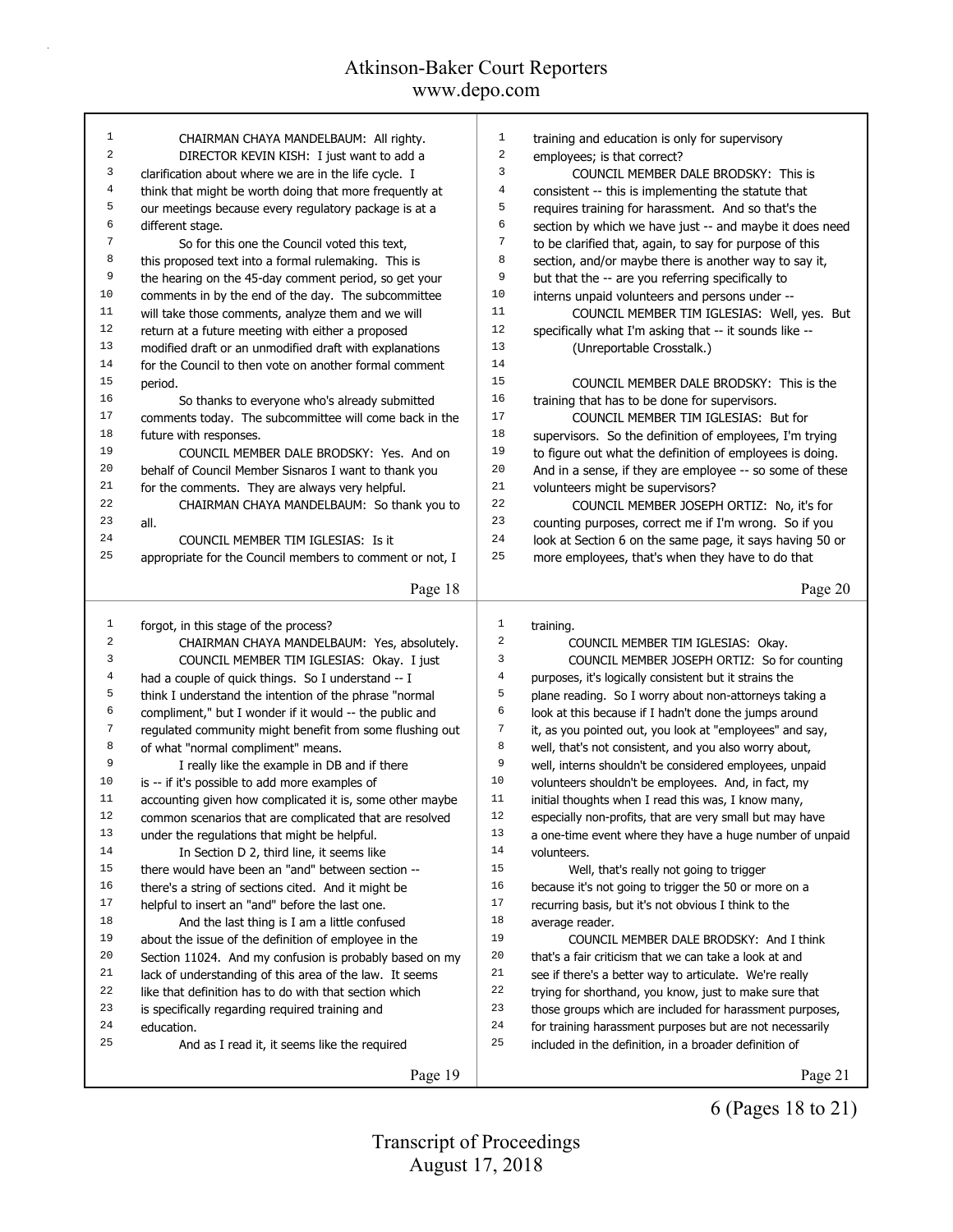| $\mathbf{1}$            | employee would be -- you know, it would be clear that    | 1<br>potential structural changes.                                         |
|-------------------------|----------------------------------------------------------|----------------------------------------------------------------------------|
| $\sqrt{2}$              | they are part of this. So we can --                      | $\overline{a}$<br>So for those who are interested in this topic            |
| 3                       | COUNCIL MEMBER DARA L. SCHUR: This is Dara.              | 3<br>outside of the regulations, please, you can find                      |
| $\overline{4}$          | I would support that even if you just began this with    | $\overline{4}$<br>information on the department's website. We would love   |
| 5                       | something that says for purposes of determining whether  | 5<br>your input in that process.                                           |
| 6                       | there are 50 employees under X section.                  | 6<br>COUNCIL MEMBER DALE BRODSKY: Well, if it                              |
| $\sqrt{ }$              | COUNCIL MEMBER DALE BRODSKY: And also I think            | $\boldsymbol{7}$<br>would be -- and is it possible for the task force to   |
| 8                       | the, you know, to come into play, it's not just for      | 8<br>also take a look at this and see if they can add to                   |
| 9                       | counting, I think. It's also for looking at what         | 9<br>this, you know, in a public comment?                                  |
| 10                      | constitutes harassment substantively that you're doing   | 10<br>CHAIRMAN CHAYA MANDELBAUM: That's an                                 |
| 11                      | training about. So, you know, I mean, if you're going    | 11<br>interesting idea, yeah.                                              |
| 12                      | to use the word "employee," that's another context in    | 12<br>COUNCIL MEMBER DALE BRODSKY: That would be                           |
| 13                      | which it comes up. But I think we will look at that and  | 13<br>really helpful.                                                      |
| 14                      | see whether we can clarify to -- so that there's not a   | 14<br>COUNCIL MEMBER JOSEPH ORTIZ: And I'm                                 |
| 15                      | confusion that we're not saying -- we're not saying that | 15<br>wondering, maybe there was a comment about the training              |
| 16                      | that is more generally an intern, for example, it's more | 16<br>aspect LGBTQ-plus community and whether the --                       |
| $17$                    | generally considered an employee.                        | 17<br>THE REPORTER: I'm sorry, I can't hear you.                           |
| 18                      | COUNCIL MEMBER TIM IGLESIAS: Thank you.                  | 18<br>COUNCIL MEMBER JOSEPH ORTIZ: I'm sorry. I                            |
| 19                      | COUNCIL MEMBER DARA L. SCHUR: I also think               | 19<br>was wondering if the task force might be able to take a              |
| 20                      | it's really helpful to take another look at who can be   | 20<br>look at the training aspect for the LGBTQ community and              |
| 21                      | trainers in terms of people that lived experience around | $2\sqrt{1}$<br>make sure, perhaps provide some guidance on that            |
| 22                      | a variety of protected classes, whether it's non-profits | 22<br>training.                                                            |
| 23                      | or people who have a record of involvement, but I think  | 23<br>COUNCIL MEMBER DARA L. SCHUR: And let me just                        |
| 24                      | it is very important for the experience. I've sat        | 24<br>say that not in the training context, but another                    |
| 25                      |                                                          | 25                                                                         |
|                         | through many a sexual harassment training that really    | capacity there is precedent and statute for recognizing                    |
|                         | Page 22                                                  | Page 24                                                                    |
|                         |                                                          |                                                                            |
| $\mathbf 1$             | was not helpful because people didn't understand some of | $\mathbf{1}$<br>pure advocates and people with lived experiences of a      |
| $\overline{\mathbf{c}}$ | these issues.                                            | 2<br>valued component of a program. Certainly that is                      |
| 3                       | So if there is a way to broaden this or                  | 3<br>recognized in the mental health community where people                |
| $\overline{\mathbf{4}}$ | incorporate it or think about that, I would strongly     | $\overline{4}$<br>who have lived experience or our peers are often part of |
| 5                       | support that suggestion.                                 | 5<br>it, so maybe there is an analogy there that we can draw               |
| 6                       | COUNCIL MEMBER DALE BRODSKY: Yeah, we didn't             | 6<br>on as well just to include people who have lived                      |
| $\sqrt{ }$              | change the substantive of this and maybe we need to look | 7<br>experience or familiarity with a particular culture or                |
| 8                       | at it again. This was not one that needed to be -- I     | 8<br>communities that we're trying to address here.                        |
| 9                       | mean, it didn't jump out at you based on new             | 9<br>COUNCIL MEMBER DALE BRODSKY: So if people --                          |
| 10                      | legislation. So we did not on our own modify it. Now,    | 10<br>as comments come in now with this next revision, if                  |
| 11                      | with comments about it we can take a look and see if     | 11<br>anyone can address this part of it, it would be very                 |
| 12                      | there is a way to add to that.                           | 12<br>helpful.                                                             |
| 13                      | I don't know that in a regulation we'll ever             | 13<br>CHAIRMAN CHAYA MANDELBAUM: And I think in                            |
| 14                      | be able to -- I don't think we ever will be able to      | 14<br>doing so, I would be mindful of the logistic reality.                |
| 15                      | assure that every trainer is going to be, you know,      | 15<br>We live in a big State with population centers that are              |
| 16                      | competent or express themselves or do adequate training. | 16<br>very, very different. So in contemplating workable                   |
| 17                      | So I think that we can only do what we can do, but I do  | 17<br>solutions I'd keep in mind all of those complexities,                |
| 18                      | think it's worth looking at whether this list of         | 18<br>including the fact that there is a lot of research that              |
| 19                      |                                                          | 19                                                                         |
| 20                      | attorneys, human resources professionals and professors  | in-person training may be more effective than remote<br>20                 |
| 21                      |                                                          | training.                                                                  |
|                         | or instructors is too limited.                           |                                                                            |
|                         | CHAIRMAN CHAYA MANDELBAUM: Also, I'll use                | 21<br>So to the extent we're thinking, all right,                          |
| 22                      | this as an opportunity to plug the Sexual Harassment     | $2\sqrt{2}$<br>well, if the population doesn't have a member of this       |
| 23                      | Prevention Task Force that's ongoing because it is an    | 23<br>community they can remote, we have to balance that                   |
| 24                      | opportunity to look -- to study the efficacy of          | 24<br>against the benefits of in-person.                                   |
| 25                      | harassment training on a more macro level and to look at | 25<br>So I would try to look holistically and                              |
|                         | Page 23                                                  | Page 25                                                                    |

7 (Pages 22 to 25)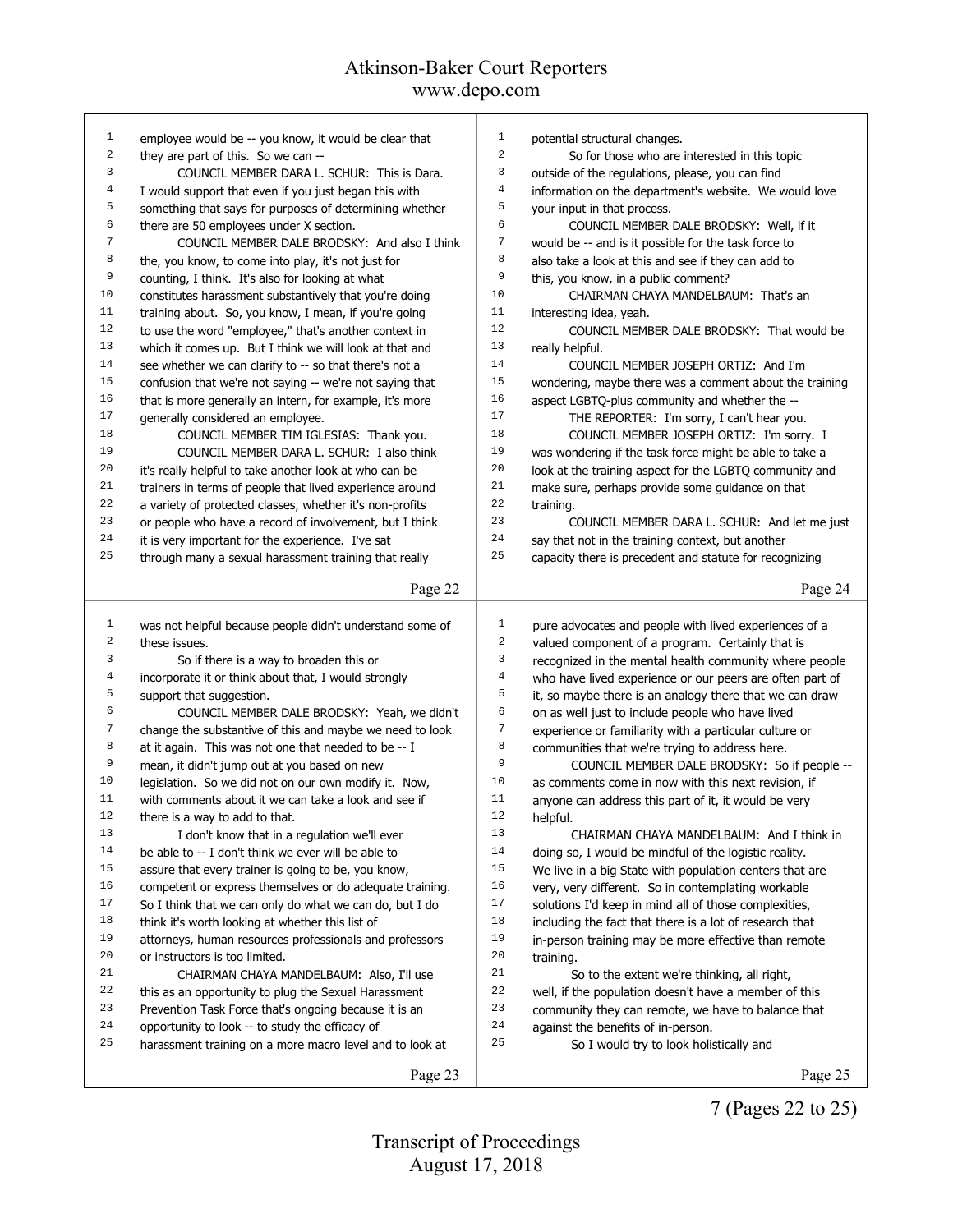| $\mathbf{1}$            |                                                           |                         |                                                          |
|-------------------------|-----------------------------------------------------------|-------------------------|----------------------------------------------------------|
|                         | encourage that when you make your proposals.              | $\mathbf{1}$            | CHAIRMAN CHAYA MANDELBAUM: Thank you.                    |
| $\overline{\mathbf{c}}$ | COUNCIL MEMBER DARA L. SCHUR: May I ask a                 | $\overline{a}$          | DIRECTOR KEVIN KISH: I just want to weigh in             |
| 3                       | question of the last speaker just really quickly because  | 3                       | briefly and I've said this before, and you can hear it   |
| 4                       | I didn't quite understand one of your comments.           | 4                       | again, which is that the Sexual Harassment Prevention    |
| 5                       | Yes, please.                                              | 5                       | Training that's been mandated now for more than ten      |
| 6                       | You said something about renaming it or                   | $\epsilon$              | years in California has very technical requirements in   |
| 7                       | rebranding it. I wasn't quite sure what you are           | $\overline{7}$          | the statute that the legislature has put in, including   |
| 8                       | proposing.                                                | 8                       | requirements to train people about issues that don't     |
| 9                       | CHLOE HALL BILLINGSLEY: That was in reference             | 9                       | have anything to do with sexual harassment, necessarily. |
| 10                      | to -- we were actually suggesting that we keep the name   | 10                      | Things like workplace bullying.                          |
| 11                      | "sexual harassment prevention training" and the           | 11                      | One of the things that the Sexual Harassment             |
| 12                      | references to "sexual harassment." The purpose of         | 12                      | Prevention Task Force has been looking at is the extent  |
| 13                      | SB-396 wasn't to rename the training itself. It was to    | 13                      | to which the legislative requirements actually reflect   |
| 14                      | incorporate this concept of LGBTQ-plus harassment that    | 14                      | social science about the best type of training, and the  |
| 15                      | is extremely prevalent into the training itself. So       | 15                      | EEOC has done a lot of work on this with their Workplace |
| 16                      | that was aside from the peer training aspect or the       | 16                      | Harassment Prevention Task Force, including summarizing  |
| 17                      | consideration.                                            | 17                      | the social science on this and including putting         |
| 18                      | And in our proposed we do actually both attend            | 18                      | together what they call the "Respectful Workplaces       |
| 19                      | to both the logistical concerns as well as the peer       | 19                      | Training," which is not specifically focused on sexual   |
| 20                      | training considerations that were brought up in the       | 20                      | harassment but takes into account the social science     |
| 21                      | April 4th meeting as well as today. So we hope that you   | 21                      | about what kind of training works best and creates a     |
| 22                      | will take a look at our language.                         | 22                      | workplace training that is intended to prevent           |
| 23                      | And we personally believe that there is a lot             | 23                      | harassment of all types.                                 |
| 24                      | of legislation coming about. However, none of it's        | 24                      | So I think it would probably be worthwhile for           |
| 25                      | really touching on the substantive. And we believe that   | 25                      | the legislature ultimately to look at some of that and   |
|                         |                                                           |                         |                                                          |
|                         | Page 26                                                   |                         | Page 28                                                  |
| $\mathbf{1}$            | that's kind of the responsibility of the Council to       | $\mathbf{1}$            | perhaps actually remove some of the specifics that are   |
| $\sqrt{2}$              | interpret those statutes because with additional          | $\overline{\mathbf{c}}$ | now required in the training that limit the ability of   |
| 3                       | legislation that keeps adding or in the case of, I        | 3                       | employers to provide training that might actually be     |
| 4                       | believe it's SB-1343, Senator Mitchell's bill would       | $\,4$                   |                                                          |
|                         |                                                           |                         |                                                          |
|                         |                                                           |                         | more responsive to the particular needs of given         |
| 5                       | actually extend this to include employees, we believe     | 5                       | industry, a given workplace, a given employee            |
| 6                       | that this is the optimal time to really consider the      | 6                       | population.                                              |
| $\sqrt{ }$              | intent of both our marginalized community, and as         | $\boldsymbol{7}$        | One of the things that we do know is that                |
| 8                       | Council Member Schur said that the marginalized           | 8                       | training that is not targeted towards the industry or    |
| 9                       | communities that essentially the civil rights             | 9                       | the specific workplace is less effective, and so there   |
| 10                      | legislative bills we're done to serve.                    | 10                      | are initiatives. There was a bill that requires a        |
| 11                      | COUNCIL MEMBER DARA L. SCHUR: And does your               | 11                      | working group that DFEH is a part of to think about      |
| 12                      | letter reference the pending legislation that's still     | 12                      | sexual harassment training for the janitorial industry.  |
| 13                      | active, have bearing on this?                             | 13                      | There's legislation pending that would have us do the    |
| 14                      | CHLOE HALL BILLINGSLEY: I have -- yeah, would             | 14                      | same for the construction industry.                      |
| 15                      | the Council prefer it referenced depending legislation?   | 15                      | So there's a lot of movement around this, but            |
| 16                      | COUNCIL MEMBER DARA L. SCHUR: I think it                  | 16                      | the overarching statutory scheme is one size fits all as |
| 17                      | might be helpful.                                         | 17                      | of right now in California.                              |
| 18                      | CHLOE HALL BILLINGSLEY: Then, yes, it does --             | 18                      | CHAIRMAN CHAYA MANDELBAUM: Thank you. And                |
| 19                      | or it shall. I was teetering on that. So thank you for    | 19                      | thank you for those who took time to provide public      |
| 20                      | that consideration and guidance. And we believe also as   | 20                      | comments today regarding the issuance of the DFEH. Do    |
| 21                      | well with the announcement and congratulations on the \$3 | 21                      | you have some additional upon comments?                  |
| 22                      | million outreach fund. We believe that that's             | 22                      | DENNIS SEATON: I have just one.                          |
| 23                      | substantial and we'd definitely like to have a voice on   | 23                      | CHAIRMAN CHAYA MANDELBAUM: Okay. Can you                 |
| 24                      | how that is spent. So, again, if there is any other       | 24                      | come say it there so people can follow long and it gets  |
| 25                      | questions for me, otherwise, thank you again.             | 25                      | into the rulemaking record.                              |

8 (Pages 26 to 29)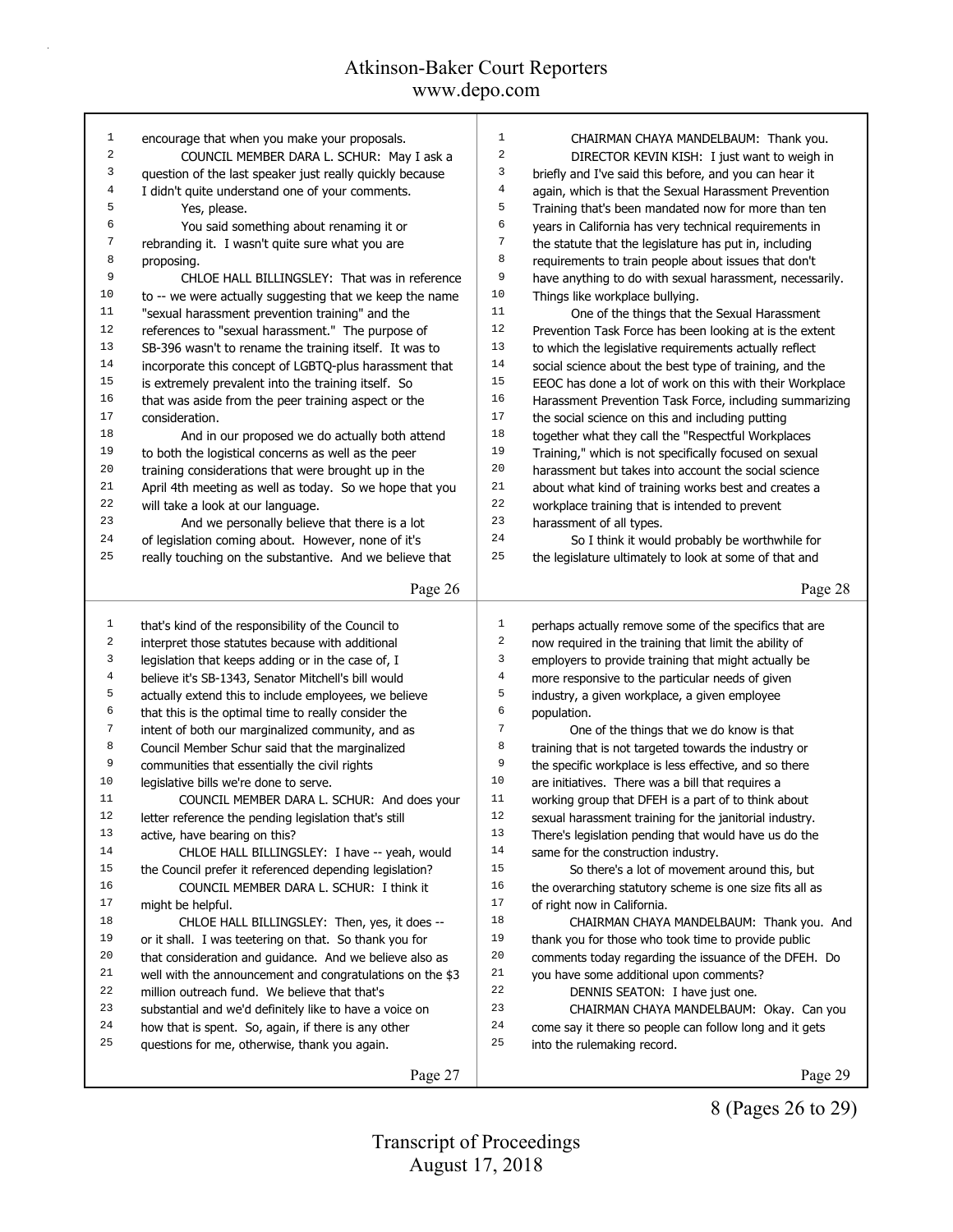| 1            | DENNIS SEATON: My name is Dennis Ceton. I'm              | 1              |                                                          |
|--------------|----------------------------------------------------------|----------------|----------------------------------------------------------|
| 2            | the Government Relations Director for the Church State   | $\overline{2}$ | REPORTER'S CERTIFICATE                                   |
| 3            | Council. Our executive director can't be here today but  | 3              |                                                          |
| 4            | he has given public comment before.                      | $\overline{4}$ |                                                          |
| 5            | THE REPORTER: I can't hear you.                          | 5              | I, Michelle Savage, CSR No. 12957, Certified             |
| 6            | DENNIS SEATON: Oh, you can't hear me? Oh,                | 6              | Shorthand Reporter, certify;                             |
| 7            | my. Can you please tell my wife that?                    | $\overline{7}$ | That the foregoing meeting was then taken                |
| 8            | CHAIRMAN CHAYA MANDELBAUM: Just to clarify,              | 8              | before me at the time and place therein set forth; that  |
| 9            | we will later be talking about the religious -- the      | 9              | the meeting was reported stenographically by me and      |
| 10           | draft religious regs. Do you have comments related to    | 10             | later transcribed into typewriting under my direction;   |
| 11           | these other regs that we're discussing now or are your   | 11             | that the foregoing is a true record of the meeting taken |
| 12           | comments targeted to the religious --                    | 12             | at that time.                                            |
| 13           | DENNIS SEATON: I have a specific -- I just               | 13             | I further certify that I am not a relative or            |
| 14           | want to thank you, so it applies to now and later.       | 14             | employee of any attorney of the parties, not financially |
| 15           | CHAIRMAN CHAYA MANDELBAUM: We'll take that.              | 15<br>16       | interested in the meeting.                               |
| 16           | DENNIS SEATON: We appreciate what each one of            | 17             | I declare under penalty of perjury under the             |
| 17           | you do each and every day helping what goes on here with | 18             | laws of California that the foregoing is true and        |
| 18           | employees and employers in the State of California. And  | 19             | correct.                                                 |
| 19           | the regulation that we were interested in that has to do | 20             | Dated this 23rd day of Augu                              |
| 20           | with how employees are screened out, so that may be      | 21             |                                                          |
| 21           | coming up. But we just wanted to say thank you and now   | 22             |                                                          |
| 22           | I've gotten it in early.                                 |                | MICHELLE SAVAGE, C.S.R. NO. 12957                        |
| 23           | CHAIRMAN CHAYA MANDELBAUM: Perfect. Well, we             | 23             |                                                          |
| 24           | hope to hear more from you or the Church State Council   | 24             |                                                          |
| 25           | as our draft regulations we're going to discuss this     | 25             |                                                          |
|              |                                                          |                |                                                          |
|              | Page 30                                                  |                | Page 32                                                  |
|              |                                                          |                |                                                          |
| $\mathbf{1}$ | afternoon on Religious Creed Discrimination comes up.    |                |                                                          |
| 2            | DENNIS SEATON: Thank you very much.                      |                |                                                          |
| 3            | CHAIRMAN CHAYA MANDELBAUM: So thanks again to            |                |                                                          |
| 4            | those who participated in our formal rulemaking hearing. |                |                                                          |
| 5            | We will accept written comments regarding these          |                |                                                          |
| 6            | regulations until 5:00 p.m. today so please remember to  |                |                                                          |
| 7            | get them in and to amend them as subtly encouraged by    |                |                                                          |
| 8            | council numbers.                                         |                |                                                          |
| 9            | With that we will relieve the court reporter             |                |                                                          |
| 10           | of her duties and thank you very much. And the formal    |                |                                                          |
| 11           | public hearing portion of our meeting is adjourned.      |                |                                                          |
| 12           | (The hearing was adjourned at 10:51 a.m.)                |                |                                                          |
| 13           | $--000---$                                               |                |                                                          |
| 14           |                                                          |                |                                                          |
| 15           |                                                          |                |                                                          |
| 16           |                                                          |                |                                                          |
| 17           |                                                          |                |                                                          |
| 18           |                                                          |                |                                                          |
| 19           |                                                          |                |                                                          |
| 20           |                                                          |                |                                                          |
| 21           |                                                          |                |                                                          |
| 22           |                                                          |                |                                                          |
| 23           |                                                          |                |                                                          |
| 24           |                                                          |                |                                                          |
| 25           |                                                          |                |                                                          |
|              | Page 31                                                  |                |                                                          |
|              |                                                          |                |                                                          |

9 (Pages 30 to 32)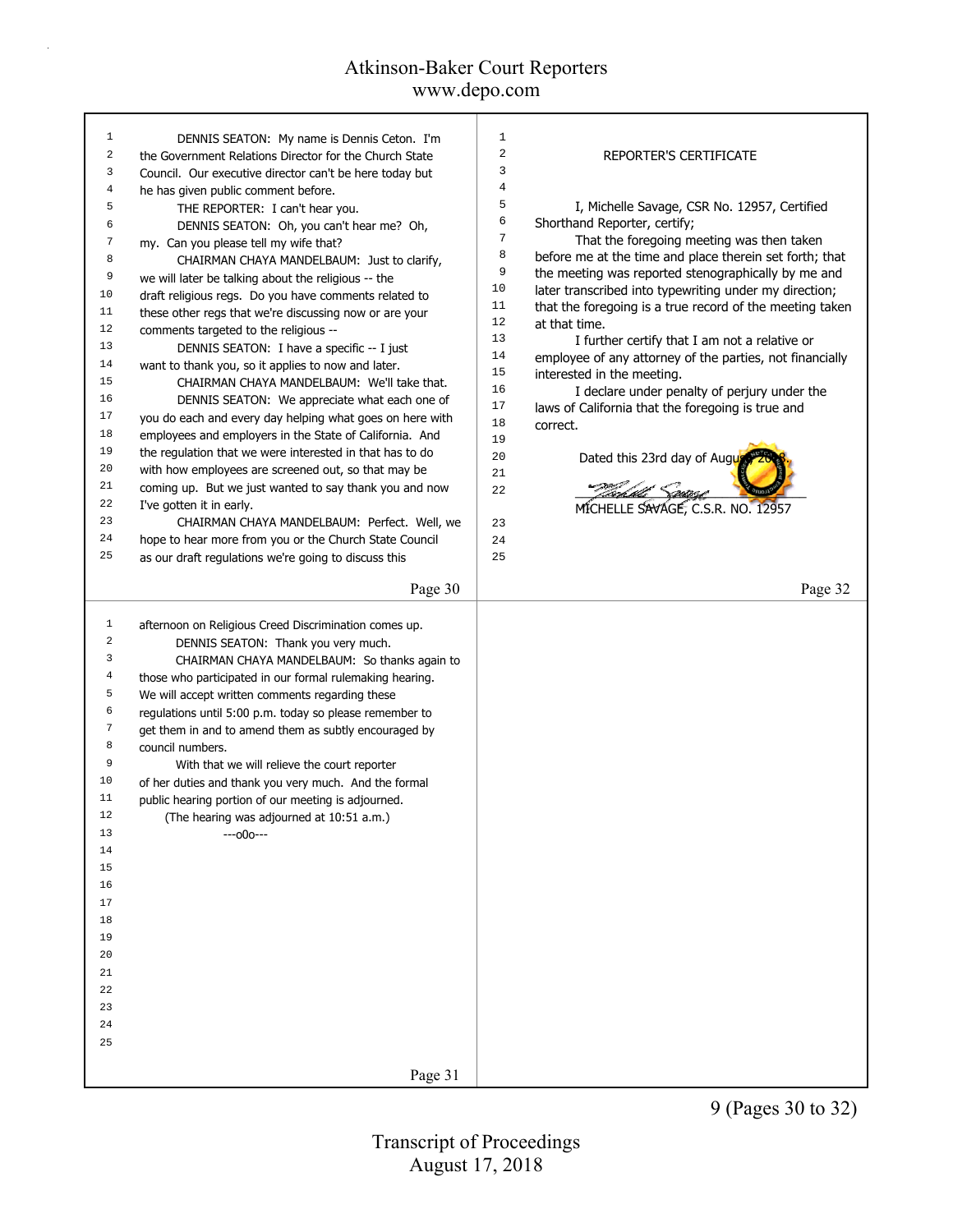|                                             |                                             |                                                  |                                               | Page 1                                    |
|---------------------------------------------|---------------------------------------------|--------------------------------------------------|-----------------------------------------------|-------------------------------------------|
|                                             | <b>Association 17:3</b>                     |                                                  |                                               | 18:19.20.24.25 19:3                       |
| A                                           | <b>assure 23:15</b>                         | California 3:1,21 4:6,18<br>6:9 9:7 13:21 17:2   | commenting 5:25<br><b>comments</b> 4:12,14,19 | 20:3,11,15,17,22 21:2                     |
| a.m 3:2,2 31:12                             | <b>ATKINSON-BAKER 1:22</b>                  | 28:6 29:17 30:18                                 | 5:5,6 6:7,12 9:11,12                          | 21:3,19 22:3,7,18,19                      |
| ability 13:23 29:2                          | Attachment 1:6,7,8                          | 32:17                                            | 11:24 12:19 15:10                             | 23:6 24:6,12,14,18,23                     |
| able 23:14,14 24:19<br>absolutely 19:2      | attachments 3:25                            | call 28:18                                       | 16:5,24 17:23 18:10                           | 25:9 26:2 27:1,8,11,15                    |
| AC085F1 1:24                                | attend 26:18                                | capacity 24:25                                   | 18:11,17,21 23:11                             | 27:16 30:3,24 31:8                        |
| accept 4:12 31:5                            | attending 6:10                              | Capital 3:6                                      | 25:10 26:4 29:20,21                           | <b>Council's 3:16 4:3 5:7</b>             |
| account 28:20                               | attorney 32:14                              | Capitol 1:11                                     | 30:10,12 31:5                                 | <b>COUNSEL 2:5 17:25</b>                  |
| accounting 19:11                            | attorneys 23:19                             | care 4:15                                        | Commerce 6:10                                 | counting 17:5,14 20:23                    |
| accurate 8:7 17:17                          | attributable 13:14<br>audiences 12:12       | case 27:3                                        | <b>common</b> 19:12<br>communication 5:18     | 21:3 22:9                                 |
| accurately 16:22                            | <b>August 1:14 3:1,5 4:13</b>               | categorized 8:13<br>cause 12:10 15:15            | <b>communities</b> 25:8 27:9                  | couple 9:11 19:4<br>course 9:5 11:6 17:19 |
| action $11:23$                              | 32:20                                       | centers $25:15$                                  | community $8:19$ 13:4                         | court 1:22 5:10,21 31:9                   |
| actions 13:3                                | authority 15:14                             | Certainly 25:2                                   | 14:18 19:7 24:16,20                           | covered 9:15 10:5                         |
| <b>active 27:13</b><br>add 18:2 19:10 23:12 | available 3:23 4:1,3,22                     | <b>CERTIFICATE 32:2</b>                          | 25:3,23 27:7                                  | covers $11:12$                            |
| 24:8                                        | 5:11                                        | <b>certified</b> 5:10 32:5                       | community's 13:13                             | creates 28:21                             |
| adding $27:3$                               | average 21:18                               | certify $32:6,13$                                | competency 13:16                              | creating 9:24                             |
| addition 13:25 15:2                         |                                             | <b>Ceton 30:1</b>                                | competent 23:16                               | <b>Creed 31:1</b>                         |
| additional 15:15 27:2                       | в                                           | chair 3:7 11:17<br><b>CHAIRMAN 2:1.1 3:3 9:2</b> | competing 5:16<br>complaints 14:8             | critical 5:13<br>criticism 21:20          |
| 29:21                                       | <b>B</b> 1:6 3:25                           | 9:8,22 10:4 11:8,15                              | complexities 25:17                            | <b>Crosstalk 16:11 20:13</b>              |
| additionally 7:1                            | <b>back</b> 18:17<br>balance 25:23          | 16:23 17:22 18:1.22                              | complicated 19:11,12                          | CSR 1:24 32:5                             |
| address 10:9 13:20 25:8<br>25:11            | <b>based</b> 12:9 14:1,4 19:20              | 19:2 23:21 24:10                                 | compliment 19:6.8                             | cultural 13:16                            |
| addresses 17:11                             | 23:9                                        | 25:13 28:1 29:18,23                              | component 25:2                                | culture 25:7                              |
| addressing 9:18 10:16                       | basically 12:11                             | 30:8,15,23 31:3                                  | concept $26:14$                               | currently 6:16 7:7                        |
| 17:5                                        | <b>basis</b> $6:15,187:5,9,11$              | challenges $13:22$ $14:3$                        | concern 7:24 8:2,10,21                        | Curtis 2:6 6:8,9 7:23 9:5                 |
| adequate 23:16                              | 7:19 10:8 14:13 21:17                       | Chamber 6:9 9:7 10:10                            | concerned 8:6                                 | 9.5,6,9                                   |
| adjourned 31:11,12                          | bearing $27:13$                             | change 8:2 23:7<br>changes 4:25 5:2 24:1         | concerning 8:25<br>concerns 6:13 12:4,6       | cycle 18:3                                |
| <b>adopt</b> 14:23                          | befallen 13:3                               | changing $12:15$                                 | 26:19                                         | D                                         |
| <b>adoption</b> 12:17 13:24<br>adverse 13:5 | began $22:4$<br>beginning 9:20              | <b>Chaya</b> 2:1 3:3,6 9:2,8,22                  | conduct 6:22,25                               | D 1:8 6:17,20 11:11                       |
| advisement 10:2 11:7                        | <b>behalf</b> 11:19 17:2 18:20              | 10:4 11:8,15 16:23                               | confused 19:18                                | 19:14                                     |
| advocates 25:1                              | <b>believe</b> 13:9,19 14:10,14             | 17:22 18:1,22 19:2                               | confusing 10:6                                | DALE 2:3 9:19,23 10:25                    |
| affiliation 5:24                            | 15:14 26:23,25 27:4,5                       | 23:21 24:10 25:13                                | confusion $8:18$ 12:10                        | 11:10 15:1 16:14                          |
| <b>afraid</b> 12:10                         | 27:20,22                                    | 28:1 29:18,23 30:8,15                            | 16:19 19:20 22:15                             | 18:19 20:3,15 21:19                       |
| afternoon 31:1                              | benefit 15:12 19:7                          | 30:23 31:3<br>Chloe 2:7 11:17,18 15:3            | congratulations 27:21<br>connected 12:22      | 22:7 23:6 24:6,12 25:9                    |
| Agenda 1:2                                  | benefits 25:24<br><b>best</b> 28:14,21      | 15:20,24 16:8,13,17                              | consecutive 10:10                             | Dara 2:2 22:3,3,19 24:23<br>26:2 27:11,16 |
| ago $4:6$<br>agree 10:11                    | <b>better</b> 21:21                         | 26:9 27:14.18                                    | consider 5:4 10:19                            | <b>Dated 32:20</b>                        |
| agrees 9:14                                 | big 8:10 25:15                              | <b>Church</b> 30:2,24                            | 12:16 27:6                                    | day $6:227:1,218:1$                       |
| allegedly 6:22                              | <b>bill</b> 27:4 29:10                      | circulated 16:4                                  | consideration 26:17                           | 18:10 30:17 32:20                         |
| amend $31:7$                                | <b>Billingsley 2:7 11:17,19</b>             | <b>CISNEROS</b> 2:2                              | 27:20                                         | days 4:6 7:25                             |
| amended 12:8                                | 15:3,20,24 16:8,13,17                       | cited $19:16$<br>civil $27:9$                    | considerations 26:20<br>considered 10:20 21:9 | <b>DB</b> 19:9                            |
| amendments 3:15,23                          | 26:9 27:14,18                               | clarification 18:3                               | 22.17                                         | deadline 16:18                            |
| 4:11.25                                     | bills $27:10$<br><b>bit</b> 11:6            | clarified 20:7                                   | considering 10:8                              | deal 17:13<br>declare 32:16               |
| analogy 25:5                                | <b>Black 7:17</b>                           | clarify 22:14 30:8                               | consistent 7:18 20:4                          | defined 8:25                              |
| analyze 18:11<br>analyzing 9:12             | <b>Brian</b> 2:5 4:16 16:4,8                | clarity 8:3                                      | 21:4,8                                        | defining 8:22                             |
| and/or 10:22 20:8                           | 17:25                                       | classes 22:22                                    | constitutes 22:10                             | definitely 27:23                          |
| <b>Angeles 4:16,17</b>                      | briefly $28:3$                              | classifications 9:14,18                          | construction 29:14                            | <b>definition</b> $6:13,147:4,8$          |
| announcement 27:21                          | <b>broaden</b> 23:3                         | classify $15:10$<br>clear 17:17 22:1             | contemplating 25:16<br>contemporary 12:12     | 8.5,7,11,23 9:25 19:19                    |
| antidiscrimination 10.14                    | broader $21:25$                             | Code $3:21$                                      | content 13:2                                  | 19:22 20:18,19 21:25                      |
| apologize 16:18                             | Brodsky 2:3 3:9 9:19,23<br>10:25 11:10 15:1 | coherent 17:12                                   | context 22:12 24:24                           | 21:25<br>definitions 1:4,9 3:18           |
| appear 3:20<br><b>APPEARANCES 2:1</b>       | 16:14 18:19 20:3,15                         | colleagues 3:8                                   | contract 8:9,12,24                            | 6:128:14                                  |
| applies 30:14                               | 21:19 22:7 23:6 24:6                        | color $13:7$                                     | contractors 8:16                              | <b>Dennis</b> 2:8 29:22 30:1,1            |
| appreciate 10:1 30:16                       | 24:12 25:9                                  | combination 10:17                                | contradictory 6:24 7:4                        | 30:6,13,16 31:2                           |
| apprentice 9:15                             | brought 4:19 14:14                          | come 5:20 16:5 17:24                             | 8:17                                          | Department 3:11                           |
| appropriate 18:25                           | 26:20                                       | 18:17 22:8 25:10                                 | copies 3:22 4:25                              | department's 4:9 24:4                     |
| <b>April 12:1 26:21</b>                     | bullying 28:10                              | 29:24<br>comes 7:17 11:2,3 22:13                 | copy 4:19,21,22<br>correct 15:19 20:2,23      | depending 27:15                           |
| area 19:21                                  |                                             | 31:1                                             | 32:18                                         | determining 22:5<br>development 11:21     |
| articulate 21:21                            | C                                           | coming 26:24 30:21                               | correction 1:5,9 3:19                         | devoted 14:6,7                            |
| <b>aside 26:16</b><br>asking 20:12          | c 1:7 3:25 12:18                            | Commence 9:7                                     | <b>council</b> 1:1 2:2,2,3,3,4                | <b>DFEH 4:15 29:11,20</b>                 |
| <b>aspect</b> 24:16,20 26:16                | $C-U-R-T-I-S9.6$<br>C.S.R.32:22             | comment 3:15 5:2,4 6:7                           | 3:8,9,9 4:25 5:4 9:19                         | <b>DFEH's 4:16</b>                        |
| assert 14:17                                | <b>CA</b> 1:13                              | 10:1 11:16 12:6 15:18                            | 9:23 10:25 11:5,10,18                         | dialogue $12:24$                          |
| assist 16:2                                 | calendar 10:17                              | 17:6,21 18:9,14,25                               | 11:25 12:16 14:23                             | different 18:6 25:16                      |
| assisted 15:25                              |                                             | 24:9,15 30:4                                     | 15:1 16:2,14 18:7,14                          | difficult $5:15,17$                       |
|                                             |                                             |                                                  |                                               |                                           |

**August 17, 2018 Transcript of Proceedings**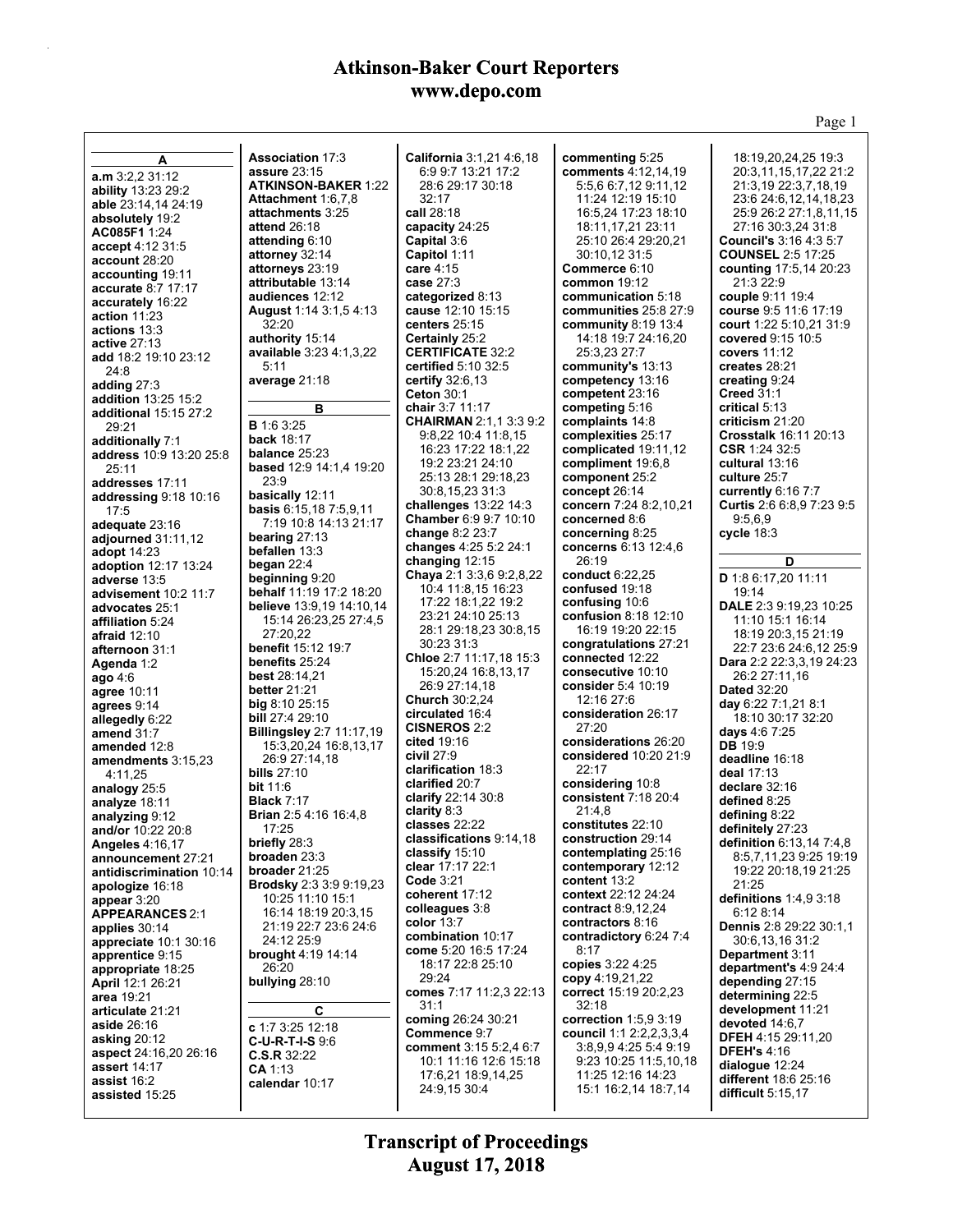Page 2 **direction** 32:10 **directly** 11:21 **director** 2:4 3:10 11:18 15:17,22 16:4 18:2 28:2 30:2,3 **discrimination** 1:4,9 3:18 31:1 **discuss** 30:25 **discussing** 30:11 **disinterest** 17:7 **disjunctive** 11:12 **disseminate** 14:11 15:6 **doing** 14:13 18:4 20:19 22:10 25:14 **door** 3:24 **draft** 5:3 18:13,13 30:10 30:25 **drastic** 7:21 8:2 **draw** 25:5 **duties** 31:10 **E e-mail** 4:8,13 17:24 **early** 30:22 **economic** 15:15 **education** 19:24 20:1 **EEOC** 28:15 **effective** 25:19 29:9 **effectively** 13:23 **effectiveness** 12:14 **efficacy** 23:24 **either** 10:20 18:12 **employed** 7:1,6,15 **employee** 6:13 7:14 8:6 8:8,25 19:19 20:20 22:1,12,17 29:5 32:14 **employees** 6:18 7:2 8:14 8:16,22 9:13 10:14 13:14 20:2,18,19,25 21:7,9,10 22:6 27:5 30:18,20 **employer** 7:25 8:18 10:11,22 **employers** 7:10 8:3,10 15:16 29:3 30:18 **employing** 6:21,21 10:7 **employment** 1:1,4,8 3:7 3:16,16 11:20 13:3,24 14:3 17:2 **encourage** 26:1 **encouraged** 31:7 **engage** 13:23 **engaged** 14:9 **Equality** 11:20 **erroneous** 14:21 **especially** 21:12 **essential** 14:15 **essentially** 27:9 **Eve** 7:15 **event** 21:13 **Ex-Officio** 3:10 **exactly** 7:11 8:19 10:3 **example** 19:9 22:16 **examples** 14:1 19:10 **executive** 16:1 30:3 **existence** 10:18,22 **existing** 10:17 **experience** 22:21,24 25:4,7 **experiences** 14:18 25:1 **expertise** 12:3 14:10,17 14:20 **experts** 14:4 **explains** 11:2 **explanations** 18:13 **express** 23:16 **expression** 13:17 14:2,5 **extend** 27:5 **extent** 12:14 25:21 28:12 **extreme** 13:7 **extremely** 13:22 26:15 **F face** 9:9 14:3 **fact** 17:8 21:10 25:18 **fair** 1:1 3:7,16 9:16 21:20 **familiar** 12:24 14:18 **familiarity** 25:7 **far** 9:12 **federal** 7:8 **FEHC** 3:23 13:10 **FEHC's** 13:24 **fehcouncil@dfeh.ca.g...** 4:14 **field** 17:14 **figure** 20:19 **FILE** 1:24 **final** 5:6 **financially** 32:14 **find** 6:16 24:3 **first** 6:6,10,14 11:11 **fits** 29:16 **five** 6:18,21,25 7:2 10:13 **Floor** 4:17 **flushing** 16:2 19:7 **focused** 28:19 **follow** 29:24 **force** 23:23 24:7,19 28:12,16 **foregoing** 32:7,11,17 **forgot** 19:1 **formal** 4:5 17:6 18:8,14 31:4,10 **forth** 32:8 **forward** 9:10 **frankly** 17:16 **free** 10:12,14 **frequently** 18:4 **Friday** 1:14 3:1,5 7:17 **front** 5:20 **fully** 10:20 13:9 **fund** 27:22 **further** 8:18 17:20,20 32:13 **future** 18:12,18 **G gained** 15:14 **gains** 13:13 **gamesmanship** 10:9 **gatekeepers** 13:24 **gender** 12:9 13:17,17 14:2,2,5 **general** 7:5 **generally** 22:16,17 **give** 4:21 **given** 19:11 29:4,5,5 30:4 **giving** 7:10 **gladly** 16:2 **goes** 30:17 **going** 7:20,24 9:10 12:4 16:15 21:15,16 22:11 23:15 30:25 **good** 6:8 11:17 17:1,3,13 **gotten** 30:22 **Government** 30:2 **Great** 11:15 16:22 **group** 15:11 29:11 **groups** 12:24 21:23 **guidance** 13:1 17:13,16 17:16 24:21 27:20 **guidelines** 7:11 **guys** 11:9 **H Hall** 2:7 11:17,18 15:3,20 15:24 16:8,13,17 26:9 27:14,18 **harassment** 1:4,9 3:18 12:7,9 13:16 14:1,4,22 20:5 21:23,24 22:10 22:25 23:22,25 26:11 26:12,14 28:4,9,11,16 28:20,23 29:12 **hard** 4:22 **health** 25:3 **hear** 6:3 24:17 28:3 30:5 30:6,24 **hearing** 1:4 3:4,13 4:4,6 5:9 15:19 16:25 18:9 31:4,11,12 **held** 15:20 **help** 13:2 **helpful** 17:16 18:21 19:13,17 22:20 23:1 24:13 25:12 27:17 **helping** 30:17 **Hi** 6:8 **highly** 13:3 **hired** 7:15,16 8:9,11 **hiring** 13:21 **holding** 4:4 **holistically** 25:25 **hope** 9:9 26:21 30:24 **hotly** 17:15 **Housing** 1:1 3:8,16 **huge** 21:13 **human** 23:19 **I idea** 24:11 **identify** 6:1 **identity** 12:10 13:17 14:2 14:5 **Iglesias** 2:4 3:9 18:24 19:3 20:11,17 21:2 22:18 **impact** 13:23 **implement** 13:10 **implementing** 20:4 **important** 22:24 **in-person** 25:19,24 **include** 8:21 25:6 27:5 **included** 8:16,19 14:24 16:15 21:23,25 **includes** 8:8 **including** 9:17 25:18 28:7,16,17 **inclusion** 12:20 13:1 14:14 15:5 **inconsistency** 11:13 **incorporate** 23:4 26:14 **independent** 8:15 **individual** 7:14 **individuals** 4:8 6:21,25 8:1,8,13,21 13:5 14:8 15:6,11 **industry** 29:5,8,12,14 **informal** 3:12 **information** 14:22 24:4 **informed** 16:9 **initial** 1:7 3:24 11:1 21:11 **initiatives** 29:10 **input** 24:5 **insert** 19:17 **instruction** 13:21 **instructors** 23:20 **intended** 13:20 14:10 28:22 **intent** 10:15 12:21 27:7 **intention** 19:5 **interested** 24:2 30:19 32:15 **interesting** 24:11 **interests** 15:13 **intern** 8:11 9:15 22:16 **interns** 8:8,24 20:10 21:9 **interpret** 13:11 27:2 **introduce** 12:22 **introduced** 15:19 **introduction** 9:20 **introductions** 3:13 **involved** 11:21 **involvement** 22:23 **issuance** 3:15 29:20 **issue** 7:13 17:14,15 19:19 **issues** 23:2 28:8 **J J1** 10:3 **janitorial** 29:12 **job** 13:5 **joining** 3:8 **JOSEPH** 2:3 20:22 21:3 24:14,18 **jump** 23:9 **jumps** 21:6 **June** 4:7 **K keep** 25:17 26:10 **keeps** 27:3 **Kevin** 2:4 3:11 15:17,22 16:4 18:2 28:2 **kind** 27:1 28:21 **Kish** 2:4 3:11 15:17,22 16:4 18:2 28:2 **know** 6:17 10:9,21 15:6 15:8 17:13 21:11,22 22:1,8,11 23:13,15 24:9 29:7 **knowledge** 14:20 **L L** 22:3,19 24:23 26:2 27:11,16 **L-A-U-R-A** 9:6 **lack** 8:3 12:13,14 19:21 **language** 11:25 12:20 16:15 17:10,19 26:22 **Laura** 2:6 6:8,9 7:23 9:5 9:5 **law** 19:21 **law's** 13:23 **laws** 32:17 **Lawyers** 17:2 **lead** 8:3,18 **leave** 4:22 12:5 **Lebowicz** 2:7 17:1,1 **legal** 3:17 **legally** 8:7 **legislating** 17:14 **legislation** 23:10 26:24 27:3,12,15 29:13 **legislative** 2:5 12:21 17:25 27:10 28:13 **legislature** 13:19 16:1 28:7,25 **let's** 6:14 **letter** 27:12 **level** 14:9 23:25 **LGBTQ** 24:20 **LGBTQ-plus** 12:23 13:14 14:22 24:16 26:14 **life** 10:11 18:3 **limit** 29:2 **limited** 15:11 23:20 **line** 7:8 19:14 **lines** 10:24 **LISA** 2:2 **list** 23:18 **litigated** 17:15,15 **litigation** 7:13 **little** 19:18 **live** 25:15 **lived** 22:21 25:1,4,6 **lives** 14:7 **living** 13:6,8 **located** 4:16 **logically** 21:4 **logistic** 25:14 **logistical** 26:19 **long** 29:24 **look** 9:16 11:1 20:24 21:6,7,20 22:13,20 23:7,11,24,25 24:8,20 25:25 26:22 28:25 **looking** 22:9 23:18 28:12 **Los** 4:16,17 **lot** 25:18 26:23 28:15 29:15 **love** 24:4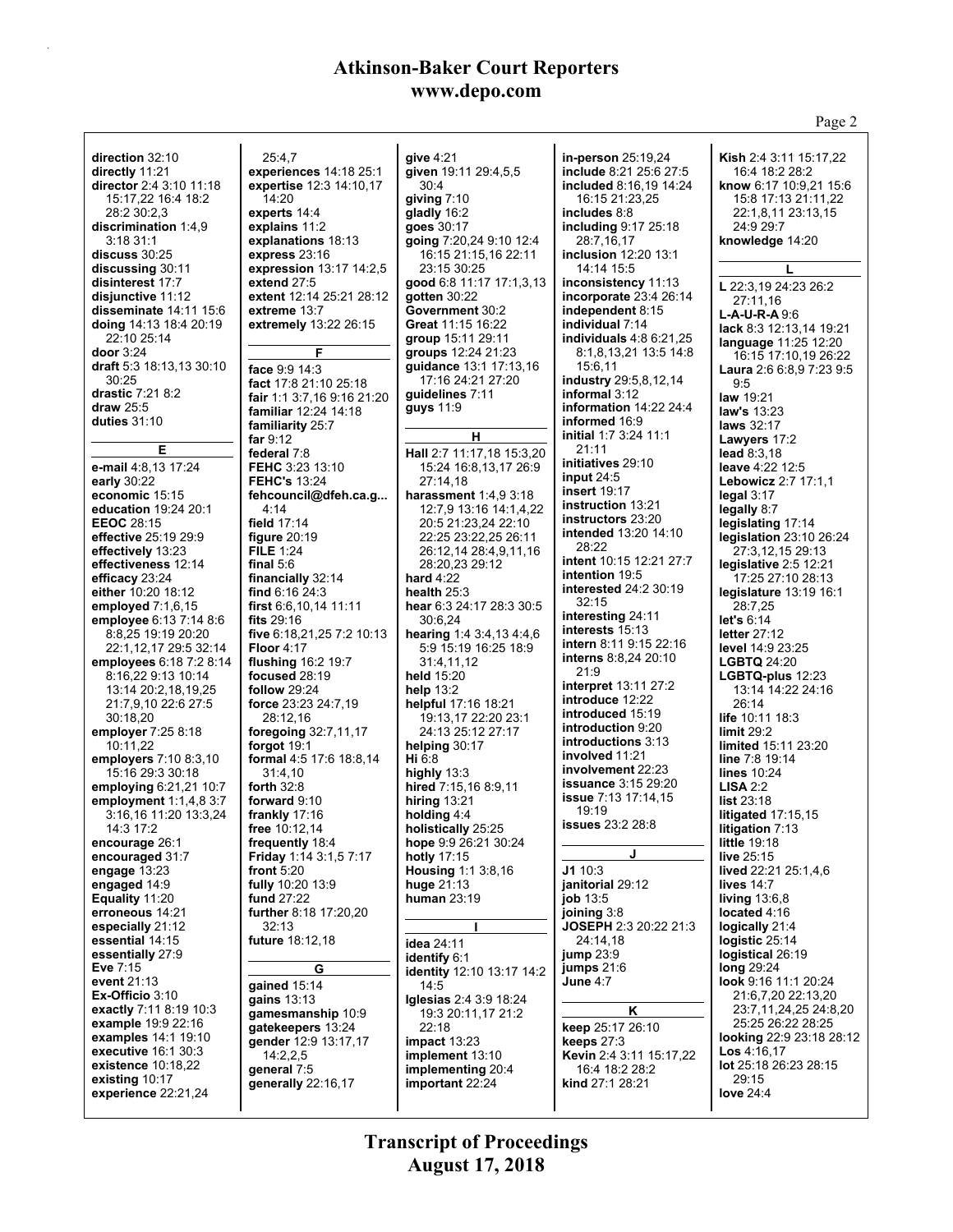Page 3

**M macro** 23:25 **mail** 4:15 **managers** 13:21 **mandate** 13:20 14:23 **mandated** 28:5 **Mandelbaum** 2:1 3:3,7 9:2,8,22 10:4 11:8,15 16:23 17:22 18:1,22 19:2 23:21 24:10 25:13 28:1 29:18,23 30:8,15,23 31:3 **marginalized** 13:4 15:5 27:7,8 **matter** 14:17 17:18 **mean** 7:19 9:17 22:11 23:9 **means** 6:18 7:2,12 17:9 19:8 **mechanism** 15:13 **meeting** 1:2 3:14 5:11 12:1 18:12 26:21 31:11 32:7,9,11,15 **meetings** 9:10 18:5 **member** 2:2,2,3,3,4 3:10 9:19,23 10:25 11:5,10 14:19 15:1 16:14 18:19,20,24 19:3 20:3 20:11,15,17,22 21:2,3 21:19 22:3,7,18,19 23:6 24:6,12,14,18,23 25:9,22 26:2 27:8,11 27:16 **members** 3:9 11:18 18:25 **mental** 25:3 **mention** 12:1 **Michelle** 1:24 32:5,22 **microphone** 5:21 **million** 27:22 **mind** 25:17 **mindful** 25:14 **mindfully** 5:14 **Mitchell's** 27:4 **mitigate** 13:2 **modifications** 17:20 **modified** 18:13 **modify** 23:10 **morning** 6:8 11:17 17:1 17:3 **movement** 29:15 **Moving** 8:5 13:12 **multiple** 14:8 **N name** 3:6 5:23 9:4 11:18 12:15 16:21 26:10 30:1 **name's** 9:6 **nation** 13:15 **near** 3:23 **nearly** 13:4 **necessarily** 7:19 8:7 9:24 14:9,13 21:24 28:9 **necessary** 13:2 17:21 **need** 6:25 20:6 23:7 **needed** 23:8 **needs** 29:4 **negative** 17:8 **never** 14:16 **new** 3:17 7:15 23:9 **night** 16:5 **Noah** 2:7 17:1,1 **non-attorneys** 21:5 **non-binary** 15:6 **non-profits** 21:12 22:22 **nonprofit** 15:12 **nonverbal** 5:17 **normal** 19:5,8 **notice** 1:2,6 3:24 4:7,10 **notices** 4:9 **noticing** 4:4,5 **number** 6:2 7:25,25 21:13 **numbers** 31:8 **numerous** 13:14 14:7 **O o0o---** 31:13 **obligation** 13:10 **obvious** 21:17 **obviously** 11:22 12:12 15:25 **occurred** 6:23 **office** 4:16 16:1 **official** 5:12 **Oftentimes** 14:12 **Oh** 30:6,6 **Okay** 19:3 21:2 29:23 **one-time** 21:13 **ongoing** 23:23 **online** 3:24 **oOo---** 1:2 **opening** 7:12 **opportunity** 5:1 6:4 23:22,24 **optimal** 27:6 **organization** 15:12 **organizations** 11:21 **orientation** 13:18 14:3,5 **Ortiz** 2:3 3:10 20:22 21:3 24:14,18 **outcome** 13:5 **outreach** 27:22 **outside** 24:3 **overarching** 29:16 **P p.m** 4:13 16:10,18 31:6 **package** 18:5 **page** 4:3 20:24 **part** 4:4 5:7,11 6:22 15:16 16:24 22:2 25:4 25:11 29:11 **participated** 31:4 **particular** 17:17 25:7 29:4 **parties** 32:14 **parts** 11:14 **payroll** 6:19 7:3 **peer** 26:16,19 **peers** 25:4 **penalty** 32:16 **pending** 27:12 29:13 **people** 8:11,24 22:21,23 23:1 25:1,3,6,9 28:8 29:24 **percent** 13:4 **percentage** 10:18,21 **Perfect** 30:23 **period** 5:1 7:7,9,20 16:6 18:9,15 **perjury** 32:16 **permitting** 14:19 **person** 3:7 5:15 **personally** 12:22 26:23 **persons** 20:10 **phrase** 19:5 **physical** 15:15 **place** 32:8 **plan** 4:20 **plane** 21:5 **play** 22:8 **please** 4:21 5:22 6:1 9:4 17:7 24:3 26:5 30:7 31:6 **plug** 23:22 **point** 9:16 10:7 11:11 **pointed** 21:7 **population** 25:15,22 29:6 **portion** 3:14 31:11 **position** 10:12 **positive** 17:8 **possible** 19:10 24:7 **potential** 7:12 8:1 24:1 **potentially** 7:20 **poverty** 13:7 **practical** 14:1 **practitioners** 14:12 **precedent** 24:25 **prefer** 4:15 27:15 **presume** 14:16 **prevalent** 26:15 **prevent** 28:22 **prevention** 1:5,9 3:19 13:16 14:22 23:23 26:11 28:4,12,16 **previous** 8:14 **primarily** 3:17 **primary** 12:4,6 **prior** 6:20 **probably** 19:20 28:24 **procedural** 12:5 **process** 4:5 19:1 24:5 **professionals** 23:19 **professors** 23:19 **program** 25:2 **prompt** 11:22 **properly** 8:13 **proposal** 11:3 **proposals** 26:1 **propose** 12:18,19 15:8 **proposed** 1:4,6,8 3:20 3:22 4:2,11,12 11:25 15:8,9 17:9,10 18:8,12 26:18 **proposing** 15:2 26:8 **protected** 22:22 **protection** 10:15 **protective** 10:23 **provide** 11:16 16:24 24:21 29:3,19 **provided** 13:16 14:4 **provides** 17:13 **provision** 11:2 **provisions** 3:17 **public** 1:4 3:4,15 11:16 17:18,23 19:6 24:9 29:19 30:4 31:11 **publicly** 4:5 **published** 4:7 **pure** 25:1 **purpose** 3:14 15:12 20:7 26:12 **purposes** 9:21,25 20:23 21:4,23,24 22:5 **pursuant** 4:10 8:9,11,12 8:24 **put** 28:7 **putting** 28:17 **Q qualifications** 12:3 13:12 **qualifying** 14:4 **question** 15:18 26:3 **questions** 27:25 **quick** 19:4 **quickly** 26:3 **quite** 11:5 17:17 26:4,7 **R read** 19:25 21:11 **reader** 21:18 **reading** 21:5 **ready** 3:3 **real** 10:11 **reality** 25:14 **realize** 12:12 **really** 11:2 17:4 19:9 21:15,21 22:20,25 24:13 26:3,25 27:6 **Reasons** 1:7 3:25 5:7 11:2 **rebranding** 12:11,15 26:7 **receive** 3:14 4:9,24 16:19,21 **received** 5:5 14:7 **recognized** 25:3 **recognizing** 24:25 **record** 3:4 5:8,12 15:21 17:18 22:23 29:25 32:11 **recurring** 21:17 **refer** 6:2 **reference** 12:2,11 26:9 27:12 **referenced** 27:15 **references** 26:12 **referring** 20:9 **reflect** 12:20 28:13 **regarding** 1:4,8 3:15,18 5:2 6:12 8:5 19:23 29:20 31:5 **regardless** 8:20 **Register** 4:7 **regs** 30:10,11 **regular** 6:14,18 7:5,8,11 7:19 9:9 10:8 14:13 **regularly** 6:18,20 7:2,6 10:7 **regulated** 19:7 **regulation** 6:1 13:25 23:13 30:19 **regulations** 1:4,8 3:17 3:20,21,23 4:2,12 6:2 7:7 8:15 12:8 14:23 15:9 17:7 19:13 24:3 30:25 31:6 **regulatory** 2:5 4:7 18:5 **related** 30:10 **relating** 3:17 **Relations** 30:2 **relative** 32:13 **relay** 14:18 **relaying** 14:21 **relies** 13:24 **relieve** 31:9 **religious** 30:9,10,12  $31.1$ **remember** 4:21,23 31:6 **remote** 25:19,23 **remove** 29:1 **rename** 26:13 **renaming** 26:6 **repeatedly** 17:15 **replacing** 12:9 **reported** 1:24 32:9 **reporter** 5:10,22 7:22 9:3 24:17 30:5 31:9 32:6 **REPORTER'S** 32:2 **REPORTERS** 1:22 **reporting** 13:5 **reports** 14:8 **representing** 15:13 **require** 15:5 **required** 19:23,25 29:2 **requirements** 3:19 28:6 28:8,13 **requires** 13:25 20:5 29:10 **research** 25:18 **resolved** 19:12 **resources** 23:19 **respect** 9:13 **Respectful** 28:18 **respectively** 4:1 **respond** 5:6 **responses** 18:18 **responsibility** 14:21 15:16 27:1 **responsive** 29:4 **return** 18:12 **revision** 25:10 **ride** 10:14 **right** 9:22 16:21 25:21 29:17 **rights** 13:9 27:9 **righty** 18:1 **role** 14:21 **room** 1:12 5:21 **routine** 7:18 **rulemaking** 1:6 4:5 5:8 5:12 11:23 17:23 18:8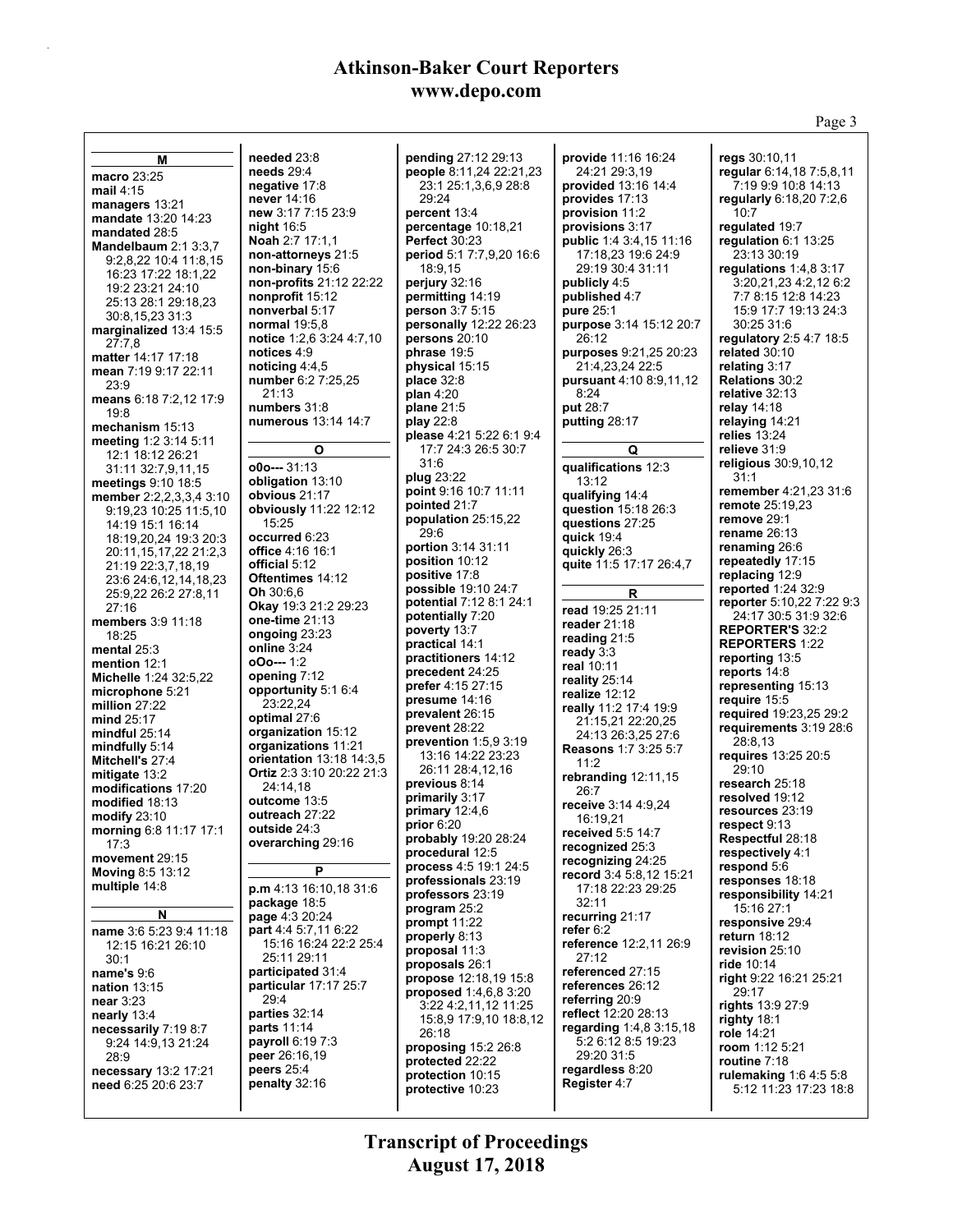|                                             |                                                   |                                                    |                                           | Page 4                                       |
|---------------------------------------------|---------------------------------------------------|----------------------------------------------------|-------------------------------------------|----------------------------------------------|
|                                             |                                                   |                                                    |                                           |                                              |
| 29:25 31:4                                  | speed 14:14<br>spell 9:3                          | tax $15.9$<br>technical 15:17 28:6                 | true 32:11,17<br>trust $11:8$             | word 22:12<br>wording 10:2                   |
| s                                           | spelling 5:23 16:22                               | technically 7:15 8:14                              | try $25:25$                               | work 28:15                                   |
| Sacramento 1:13 3:1,6                       | spells 15:10                                      | teetering 27:19                                    | trying 10:9 20:18 21:22                   | workable 25:16                               |
| sat 22:24                                   | spent 11:5,9 27:24                                | tell 30:7                                          | 25:8                                      | working 10:21 29:11                          |
| satisfied 17:9                              | <b>Sperber</b> 2:5 4:16,21                        | ten 28:5                                           | twice $13.6$                              | workplace 28:10,15,22                        |
| Savage 1:24 32:5,22                         | 17:25                                             | term $12:7$                                        | two 11:14                                 | 29:5.9                                       |
| saying 7:6 9:24 22:15,15                    | <b>spoke</b> 12:2                                 | terminology 12:23<br>terms 9:12 10:5,10,16         | type 28:14<br>types 9:14 15:2 28:23       | Workplaces 28:18                             |
| says 8:15 11:12 20:24                       | <b>stage 18:6 19:1</b><br>stakeholders 4:9        | 12:13 22:21                                        | typewriting 32:10                         | <b>works</b> 28:21<br>worry 21:5,8           |
| 22:5                                        | standards 13:10                                   | testifies 4:24                                     |                                           | worth 10:8 18:4 23:18                        |
| SB-1343 27:4<br>SB-396 11:22 12:21          | <b>start</b> 6:14                                 | testify $5.196.4$                                  | U                                         | worthwhile 28:24                             |
| 13:11.19 14:10 26:13                        | <b>state</b> 1:11 3:6 9:3 13:15                   | <b>testimony</b> 4:11 5:22 6:3                     | ultimately 28:25                          | written 4:12,14,19 5:2,5                     |
| <b>scenarios</b> 17:11 19:12                | 15:16 25:15 30:2,18                               | <b>text</b> 4:2 5:3 9:16 18:7,8                    | understand 19:4,5 23:1                    | 15:18 17:6 31:5                              |
| scheme $29:16$                              | 30:24                                             | thank 9:1,2,7,8 14:25                              | 26:4                                      | wrong $20:23$                                |
| <b>Schur</b> 2:2 3:9 22:3,19                | <b>Statement 1:7 3:25 5:6</b><br>11:1             | 16:19,22,23 17:21,22<br>18:20,22 22:18 27:19       | understanding 19:21                       | www.depo.com 1:23                            |
| 24:23 26:2 27:8,11,16                       | stating 5:23,23 6:17                              | 27:25 28:1 29:18,19                                | unfamiliar 13:22                          | X                                            |
| science 28:14,17,20<br>screened 30:20       | <b>statute</b> 10:3,15 20:4                       | 30:14,21 31:2,10                                   | unlawful 6:22,25 13:3<br>unmodified 18:13 | X 22:6                                       |
| <b>SEATON 2:8 29:22 30:1</b>                | 24:25 28:7                                        | <b>thanks</b> $18:1631:3$                          | unpaid 20:10 21:9,13                      |                                              |
| 30:6,13,16 31:2                             | statutes 27:2                                     | thing $19:18$                                      | Unreportable 16:11                        | Y                                            |
| section 6:1 8:5,6 9:21                      | statutory 29:16                                   | things 19:4 28:10,11                               | 20:13                                     | yeah 6:17 11:8 23:6                          |
| 10:1 15:4 19:14,15,20                       | stenographically 32:9                             | 29:7                                               | urge $14:22$                              | 24:11 27:14                                  |
| 19:22 20:6,8,24 22:6                        | strains 21:4<br><b>Street 4:17</b>                | think 9:13,13,16 10:8,10<br>10:15 11:12 12:15      | use 11:12 12:7 22:12                      | year 7:16,17 13:9                            |
| sections 3:21 19:16                         | <b>string</b> 19:16                               | 16:7 17:11,17 18:4                                 | 23:21                                     | Year's 7:15                                  |
| see 6:24 7:4,12 8:2,17<br>17:20 21:21 22:14 | strongly 23:4                                     | 19:5 21:17,19 22:7,9                               | $\mathsf{v}$                              | years 28:6                                   |
| 23:11 24:8                                  | structural 24:1                                   | 22:13.19.23 23:4.14                                | valued 25:2                               | z                                            |
| Senator 27:4                                | struggles 12:25                                   | 23:17,18 25:13 27:16                               | variety 22:22                             |                                              |
| sense 17:12 20:20                           | <b>study</b> 23:24                                | 28:24 29:11                                        | <b>VII</b> 1:4                            | 0                                            |
| sent $4:8$                                  | subcommittee 9:12<br>18:10,17                     | thinking $25:21$<br>third 19:14                    | voice 14:24 27:23                         |                                              |
| sentence 11:11                              | subdivision 15:4                                  | thought $11:4$                                     | voices 5:16 14:15                         | 1                                            |
| separately 4:20<br>serve 27:10              | subject 14:17                                     | thoughtful 17:12                                   | volunteer 9:15                            |                                              |
| set 7:24,25 32:8                            | submitted $11:24,25$                              | thoughts $21:11$                                   | <b>volunteers</b> 6:6 8:8,12,24           | 16:17,20 11:11<br>$1 - 2 - 315.2$            |
| setback 13:20                               | 12:19 15:9,18,21,22                               | <b>TIM</b> 2:4 18:24 19:3 20:11                    | 13:15 20:10,21 21:10<br>21:14             | 10 13:12                                     |
| sex 12:9                                    | 16.9.18 18:16                                     | 20:17 21:2 22:18                                   | <b>vote 18:14</b>                         | 10,000 13:8                                  |
| sexual 12:7 13:18 14:2,5                    | submitting $4:20$ 17:6                            | time 5:15 6:10 10:18                               | <b>voted 18:7</b>                         | 10:13 3:2                                    |
| 22:25 23:22 26:11,12                        | subsection 6:1<br>subsections 17:5                | 11:6,9 27:6 29:19 32:8<br>32:12                    |                                           | 10:153.5                                     |
| 28:4,9,11,19 29:12                          | substantial 27:23                                 | times $13.8$                                       | W                                         | 10:51 3:2 31:12                              |
| shorthand 21:22 32:6<br>single $7:16$       | substantive 12:20 13:1                            | <b>Title 3:21</b>                                  | wait 17:19                                | <b>10th 4:17</b><br>11023 3:22 12:6          |
| <b>Sisnaros 11:5 18:20</b>                  | 13:25 23:7 26:25                                  | today 4:13,23,24 6:4                               | want 6:11 8:20 11:11                      | 11024 3:22 12:3,7,18                         |
| situation 7:21 8:4 10:12                    | substantively 9:13 10:5                           | 15:23 16:10 18:17                                  | 18:2.20 28:2 30:14                        | 13:12 19:20                                  |
| size 29:16                                  | 22:10                                             | 26:21 29:20 30:3 31:6                              | wanted $30:21$<br>wasn't 26:7,13          | 1108 3:22                                    |
| <b>skip</b> 12:4                            | subtly 31:7<br>suggest 11:1 12:8                  | topic $24:2$<br>topics $12:23$                     | way 10:6,19 17:8,12 20:8                  | 127 1:12                                     |
| slated 3:20                                 | suggesting 26:10                                  | touching 26:25                                     | 21:21 23:3,12                             | 12940 10:3                                   |
| <b>Slow 7:23</b><br>slowly 5:14             | suggestion 23:5                                   | track 8:1                                          | ways 9:17 10:16                           | 12957 1:24 32:5,22                           |
| small 21:12                                 | summarizing 28:16                                 | train $28:8$                                       | we'll 17:19 23:13 30:15                   | 15-day $5:1$<br>17 1 14 3 1                  |
| social 28:14,17,20                          | supervisors 20:16,18,21                           | trainer $23:15$                                    | we're 3:3 4:3 10:9 12:10                  | <b>17th</b> 3:5 4:13                         |
| solutions 25:17                             | supervisory 20:1                                  | trainers 15:2 22:21                                | 21:21 22:15,15 25:8                       |                                              |
| sorry 7:22,22 24:17,18                      | support 17:19 22:4 23:5<br>sure 6:11 10:4,4 21:22 | training $1.5,93.196.12$<br>12:7,13 13:2,17 14:1,9 | 25:21 27:10 30:11,25<br>we've 3:12        | $\mathbf{2}$                                 |
| <b>sort</b> 7:10                            | 24:21 26:7                                        | 19:23 20:1,5,16 21:1                               | web $4:3$                                 | 2 3 21 19 14                                 |
| sought $12:22$<br><b>sounds</b> 20:12       | sworn 5:19                                        | 21:24 22:11,25 23:16                               | website 24:4                              | 20 10:10,12,17,22                            |
| speak 5:21 6:3                              |                                                   | 23:25 24:15,20,22,24                               | weeks 7:25 10:10,13,17                    | 20-week 7:7,9,20                             |
| speaker 26:3                                | т                                                 | 25:19,20 26:11,13,15                               | 10:22                                     | 2018 1:14 3:1 4:7 32:20<br><b>23rd</b> 32:20 |
| <b>SPEAKERS 2:6</b>                         | take 5:22 10:1 11:1,6                             | 26:16,20 28:5,14,19                                | weigh 28:2<br>welcome 3:13 9:9            | 24 12:18                                     |
| speaking 5:13 11:19                         | 14:20 17:7 18:11                                  | 28:21.22 29:2.3.8.12<br>transcribe 5:16,17         | <b>West 4:17</b>                          | 288-3376 1:23                                |
| speaks 5:15                                 | 21:20 22:20 23:11                                 | transcribed 5:9,13 32:10                           | whichever 10:23                           | 29 4:7                                       |
| special 15:12<br>specific 5:25 7:11 12:23   | 24:8,19 26:22 30:15<br>taken $32:7,11$            | transcript 5:10                                    | wife $30:7$                               |                                              |
| 29:9 30:13                                  | takes 28:20                                       | transcription 5:14                                 | wishing 6:4,7 11:16                       | 3                                            |
| specifically 9:18 15:4                      | talking $5.1630.9$                                | transgender $11:20$ $13:5$                         | 16:24                                     | 3 8 6 27:21                                  |
| 17:4 19:23 20:9,12                          | targeted 29:8 30:12                               | 13:6 15:5                                          | women $13.6$<br>wonder 19:6               | 320 4:17                                     |
| 28:19                                       | task 23:23 24:7,19 28:12                          | transwoman 13:7<br>trigger $21:15,16$              | wondering $24:15,19$                      | 4                                            |
| specifics 29:1                              | 28:16                                             |                                                    |                                           |                                              |
|                                             |                                                   |                                                    |                                           |                                              |